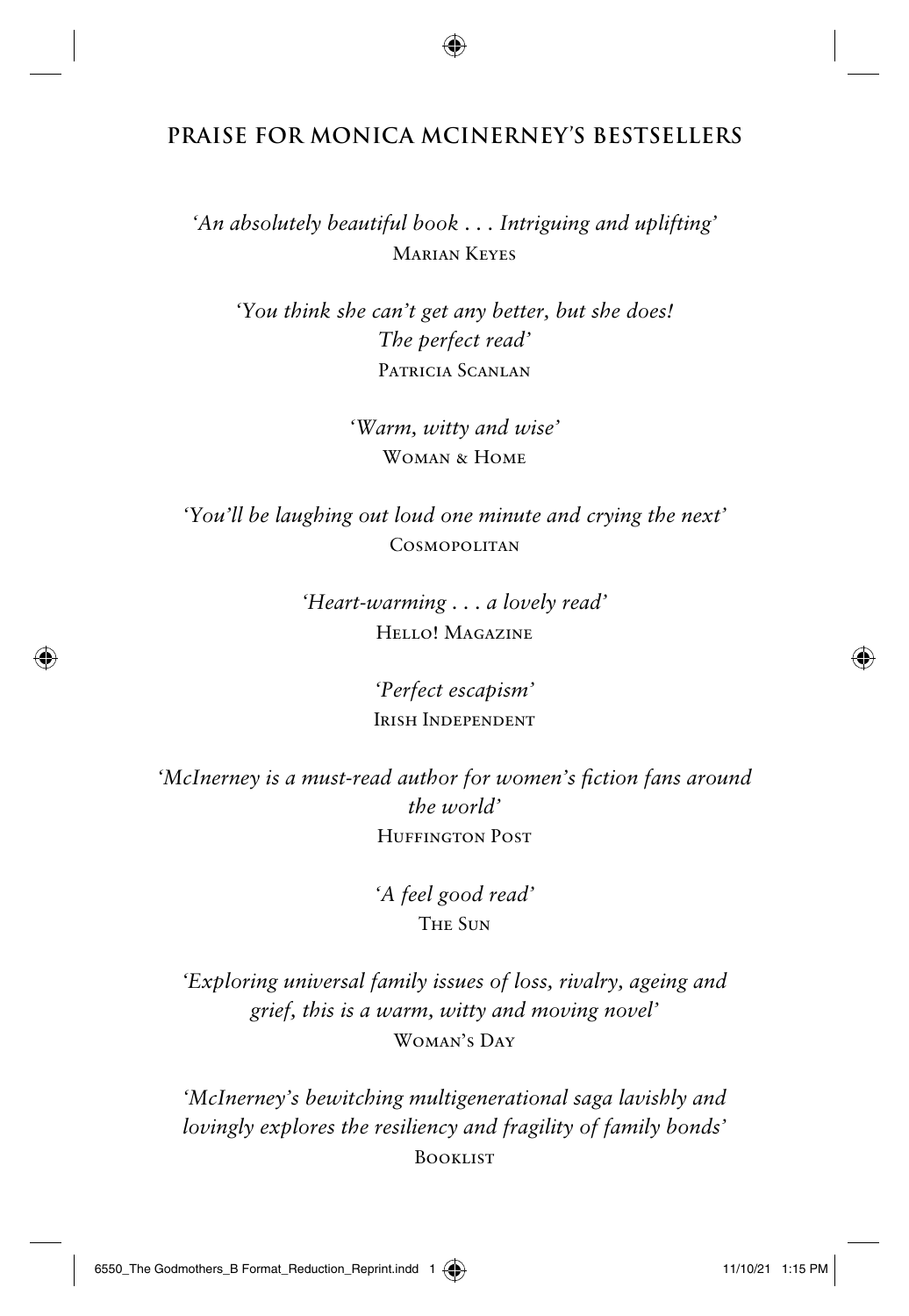## Also by Monica McInerney

◈

*A Taste for It Upside Down Inside Out Spin the Bottle The Alphabet Sisters Family Baggage Those Faraday Girls All Together Now At Home with the Templetons Lola's Secret The House of Memories Hello from the Gillespies The Trip of a Lifetime*

⊕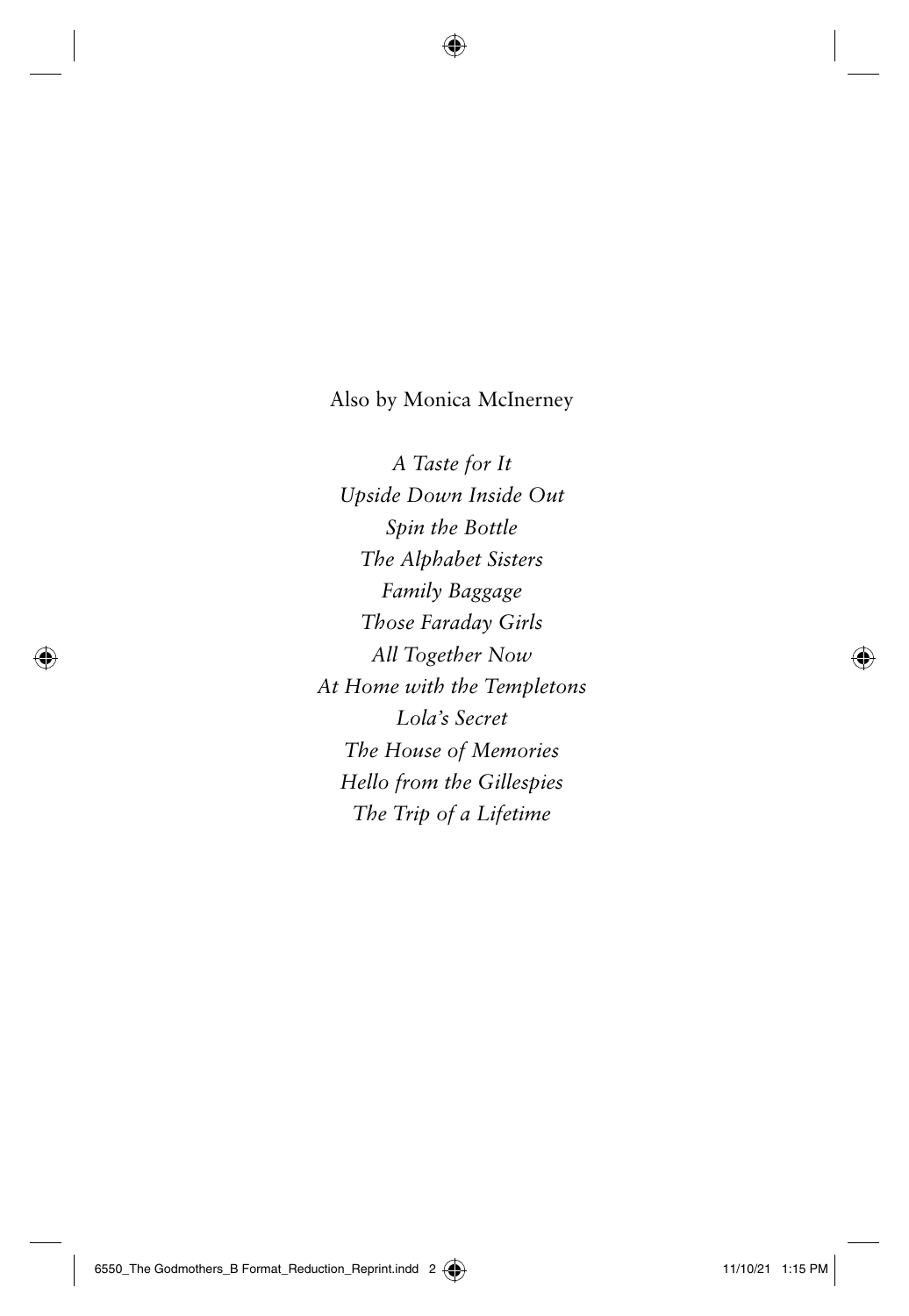



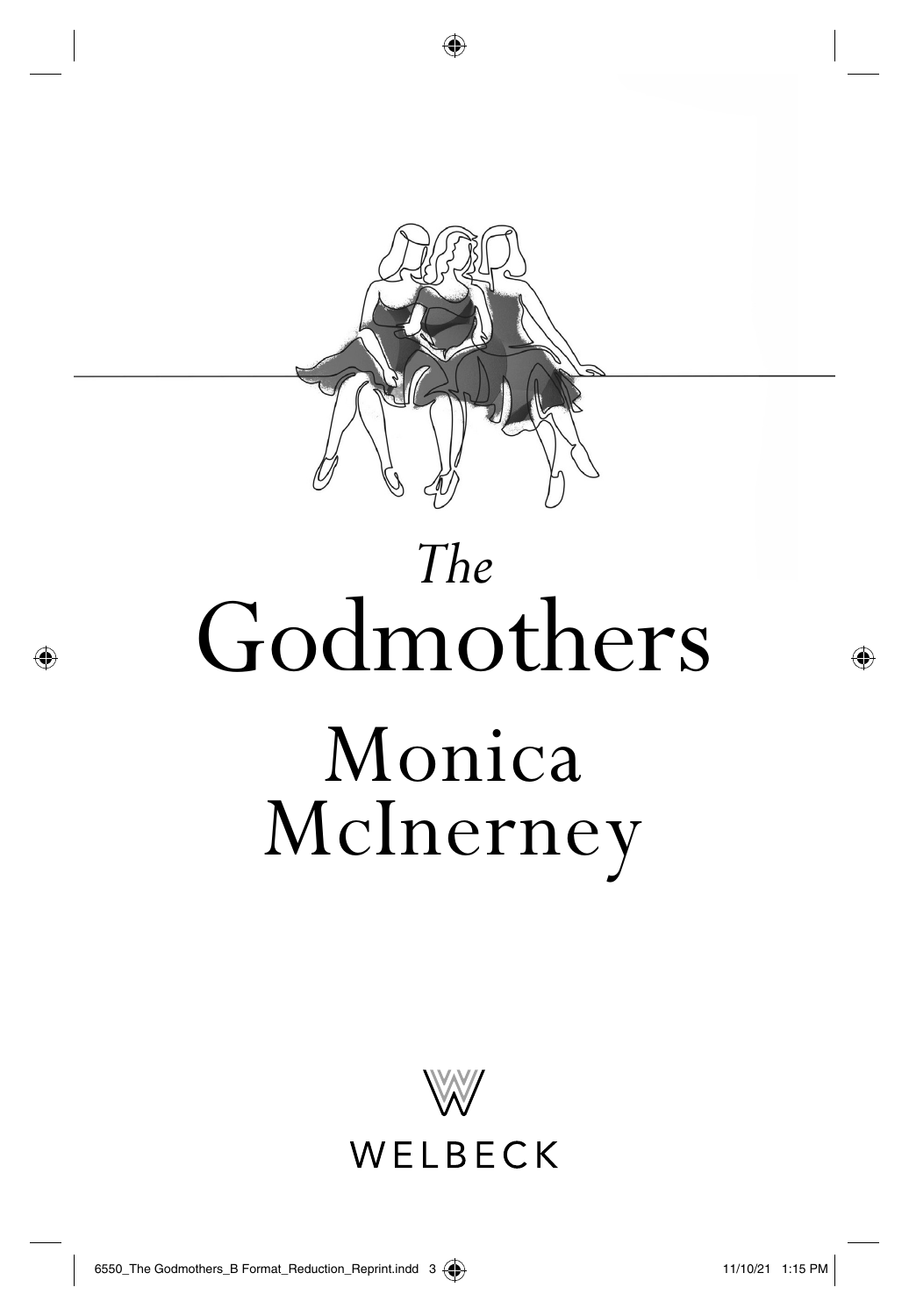Published in 2022 by Welbeck Fiction Limited, part of Welbeck Publishing Group based in London and Sydney www.welbeckpublishing.com

Copyright © Aibrean Limited, 2020 Cover design by www.headdesign.co.uk Illustration by Dean Proudfoot at Watermark Creative

The moral right of Monica McInerney to be identified as the author of this Work has been asserted by her in accordance with the Copyright, Designs & Patents Act 1988

*All characters and events in this publication, other than those clearly in the public domain, are fictitious and any resemblance to real persons, living or dead, is purely coincidental.*

First published by Random House Australia in 2020 First published in the UK by Welbeck Fiction Limited in 2021 This edition published in the USA by Welbeck Fiction Limited in 2022

All rights reserved. No part of this publication may be reproduced, stored in a retrieval system, or transmitted in any form or by any means, electronically, mechanical, photocopying, recording or otherwise, without the prior permission of the copyright owners and the publishers.

A CIP catalogue record for this book is available from the British Library

ISBN: 978-1-80279-407-6

Printed and bound by CPI Group (UK) Ltd., Croydon, CR0 4YY

10 9 8 7 6 5 4 3 2 1

⇔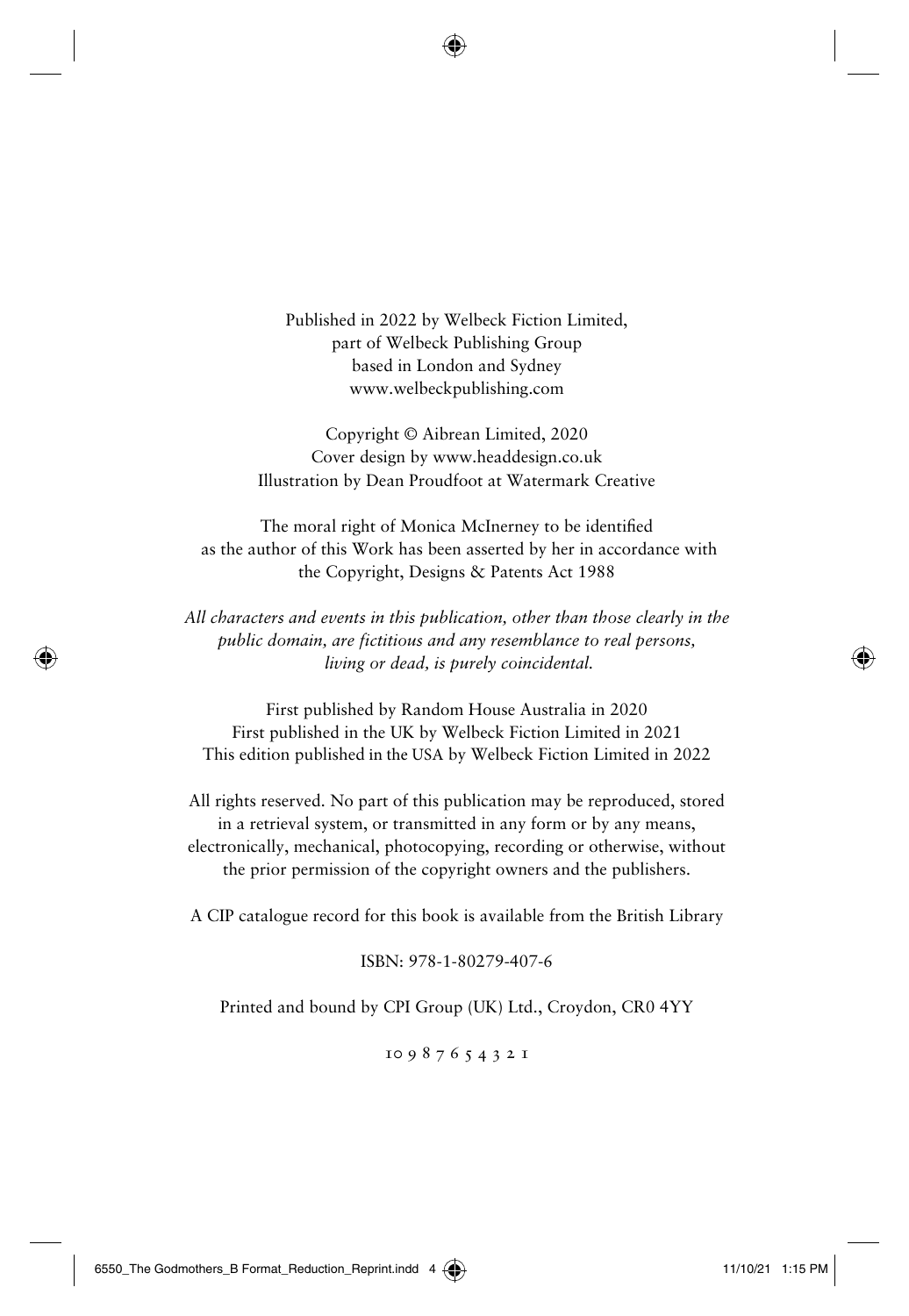*For John Neville of St Patrick's Road and Limerick, with love and thanks.*

◈

 $\bigoplus$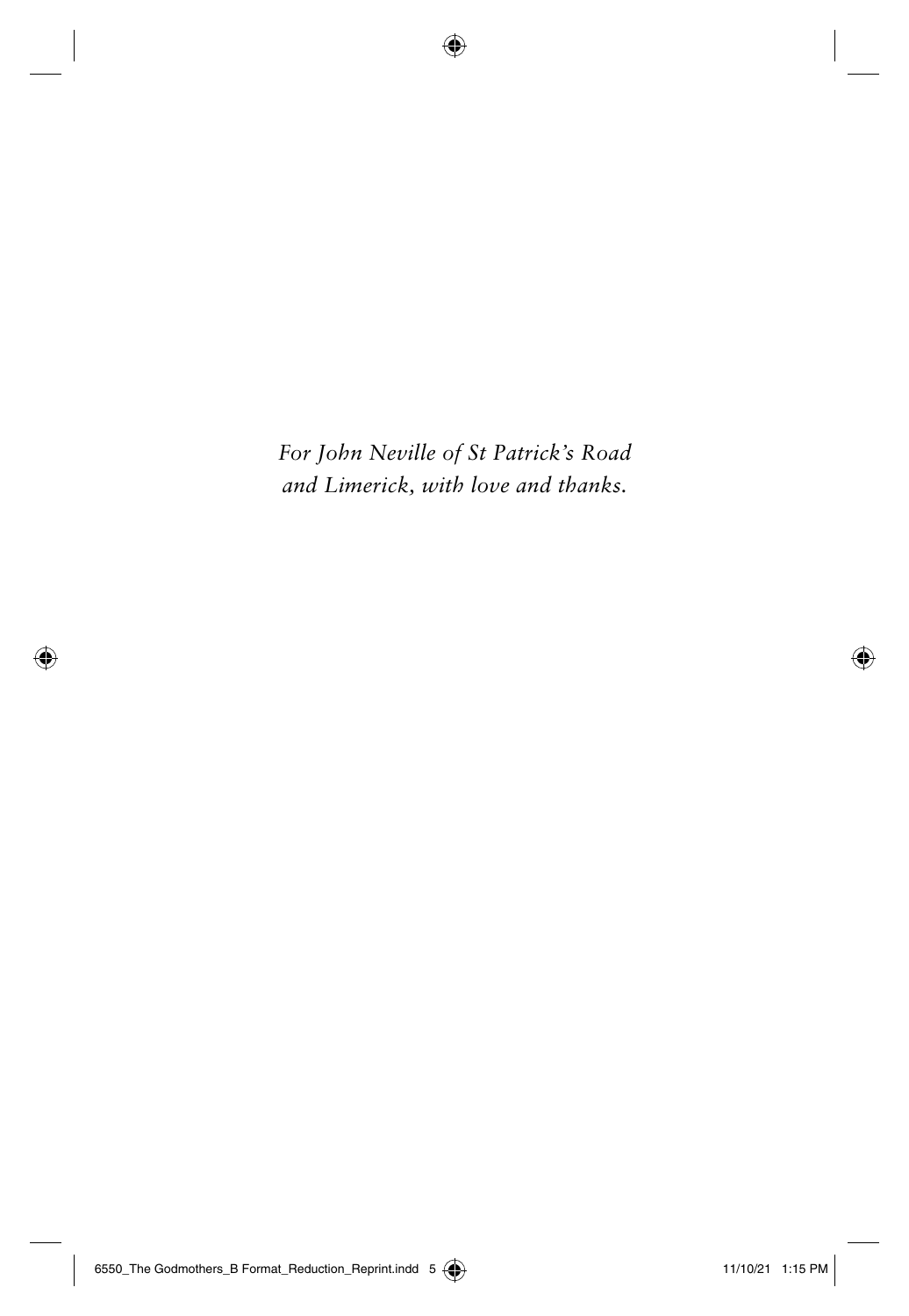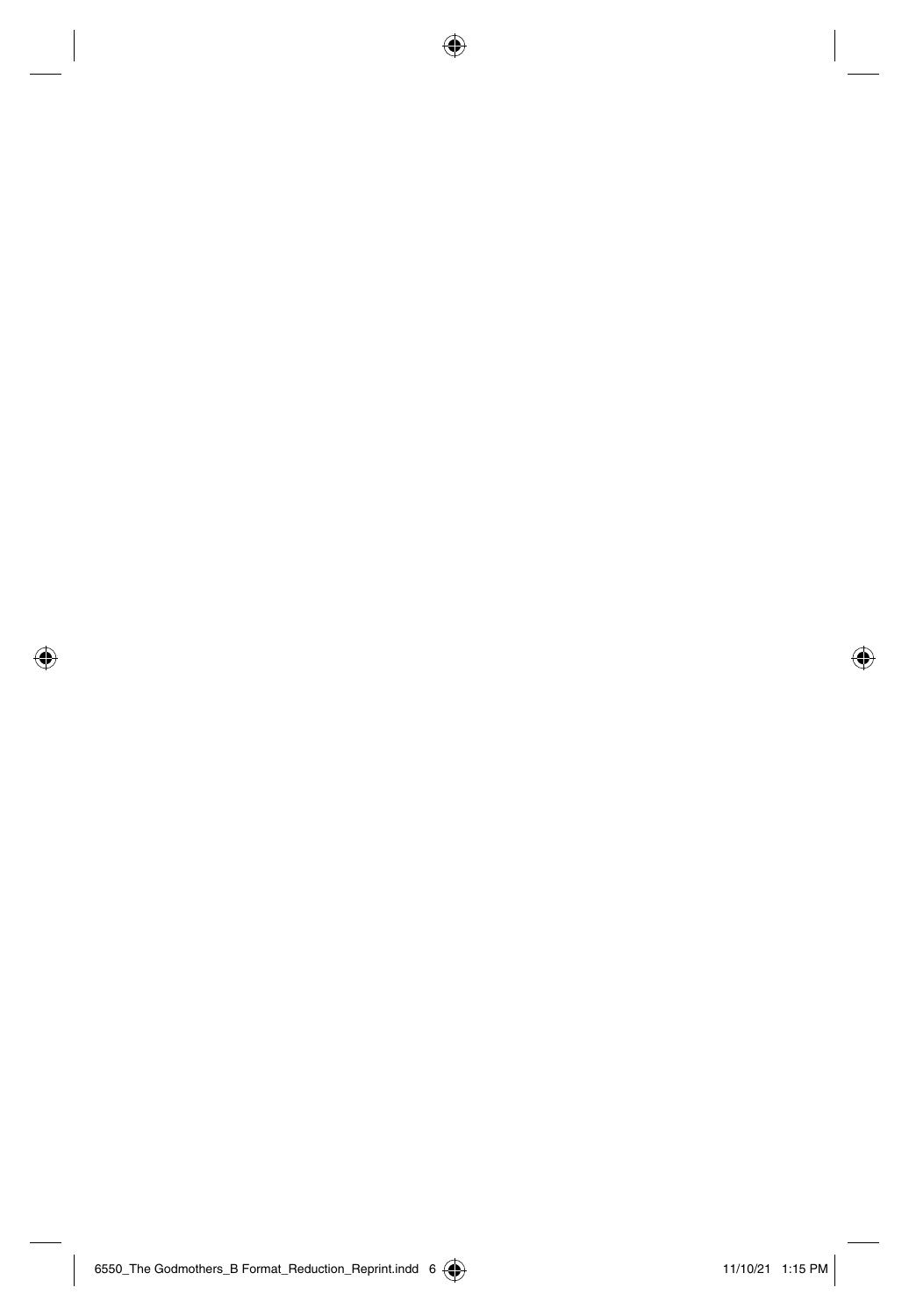# CHAPTER ONE

⊕

By the time Eliza Maxine Olivia Miller was eleven, she had lived in eight different country towns. Her mother liked to move a lot.

It was a hot November afternoon. Eliza and her mother Jeannie were currently living in Morwell, two hours from Melbourne. Eliza's class was rehearsing Christmas carols for the end-of-year concert. She was thrilled to have been picked to stand near the front, holding up a tinfoil star. Tall for her age, she was usually asked to keep to the back of school groups.

After the rehearsal, her classmates talked about who'd be coming to watch their performance. Eliza just listened, still not quite part of the class. She often arrived at new schools in the middle of term, when most of the friendships were already formed.

One girl was the youngest of six, born and bred in the town. She announced that her whole family and all four grandparents

⊕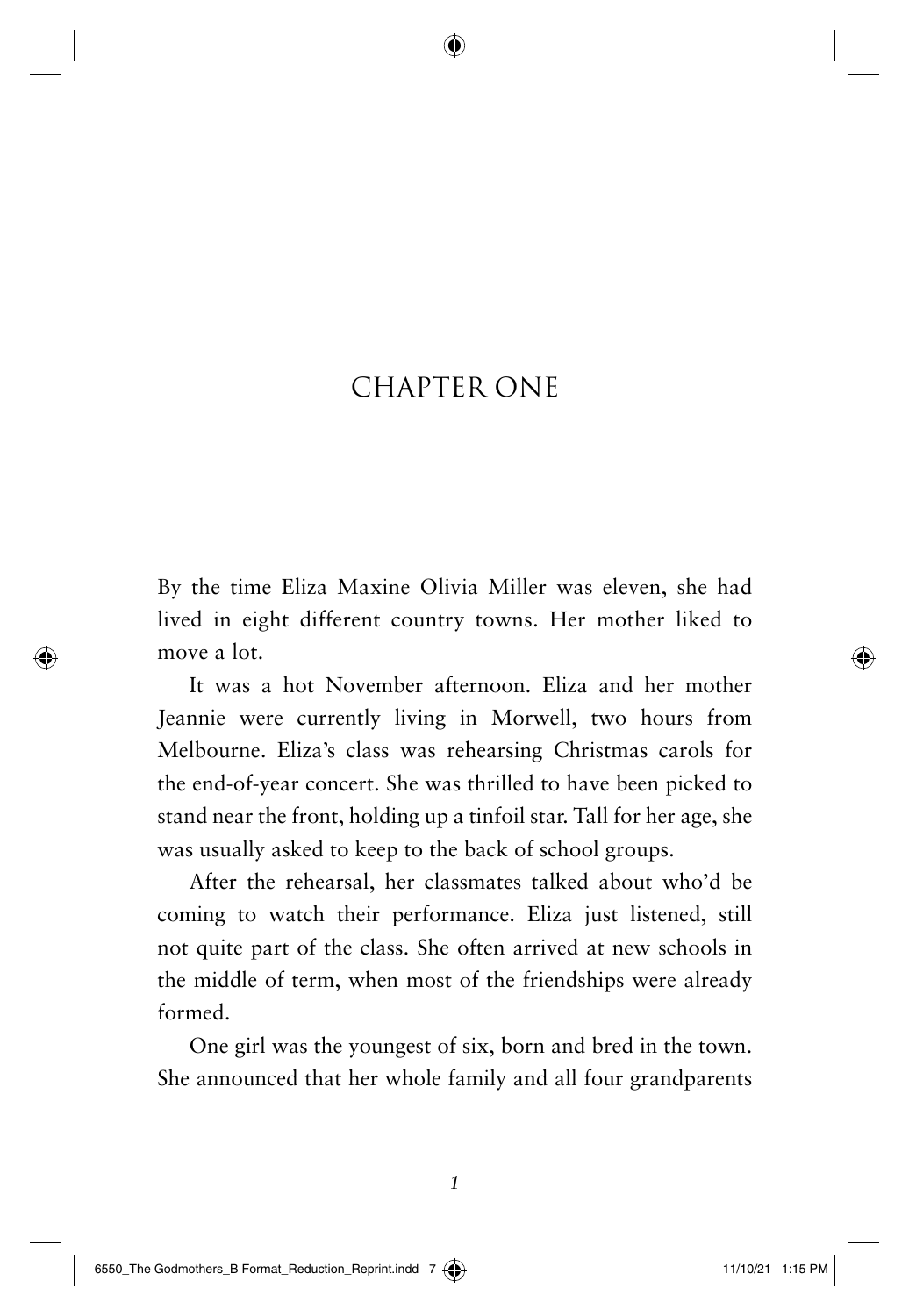◈

were coming. They'd fill an entire row of seats. One boy had invited all nine of his cousins.

'What about you, Eliza?' another girl eventually asked.

'Just my mum,' she said, trying not to blush at the rare attention.

'Your dad can't make it?'

Eliza shook her head.

One of the other girls asked Eliza where her father was. Eliza told her she didn't know.

'But you must know,' the girl said. 'Everyone knows where their father is.'

Eliza went red, wishing the bell would ring, hoping the girl wouldn't ask for her father's name. She didn't know that either.

'You do actually have a father, Eliza, I promise,' her mother had said once, smiling. 'I'm not making him up. He just doesn't live with us.'

'Can I please meet him one day?' She regularly asked that. 'I hope so. One day.' Her mother always gave that answer. 'Why not now?'

'Because he doesn't live in Australia at the moment.'

'Where does he live?'

 $\Leftrightarrow$ 

Her mum leaned forward and whispered. 'On the moon.'

Eliza's mother had once told her that her father lived in a pyramid in Egypt. Another time she told her he was a spy for the Russians, working undercover – 'that means in secret' – and it would be dangerous for them to contact him. Once, she said he was a stunt double for a famous actor in Hollywood.

*2*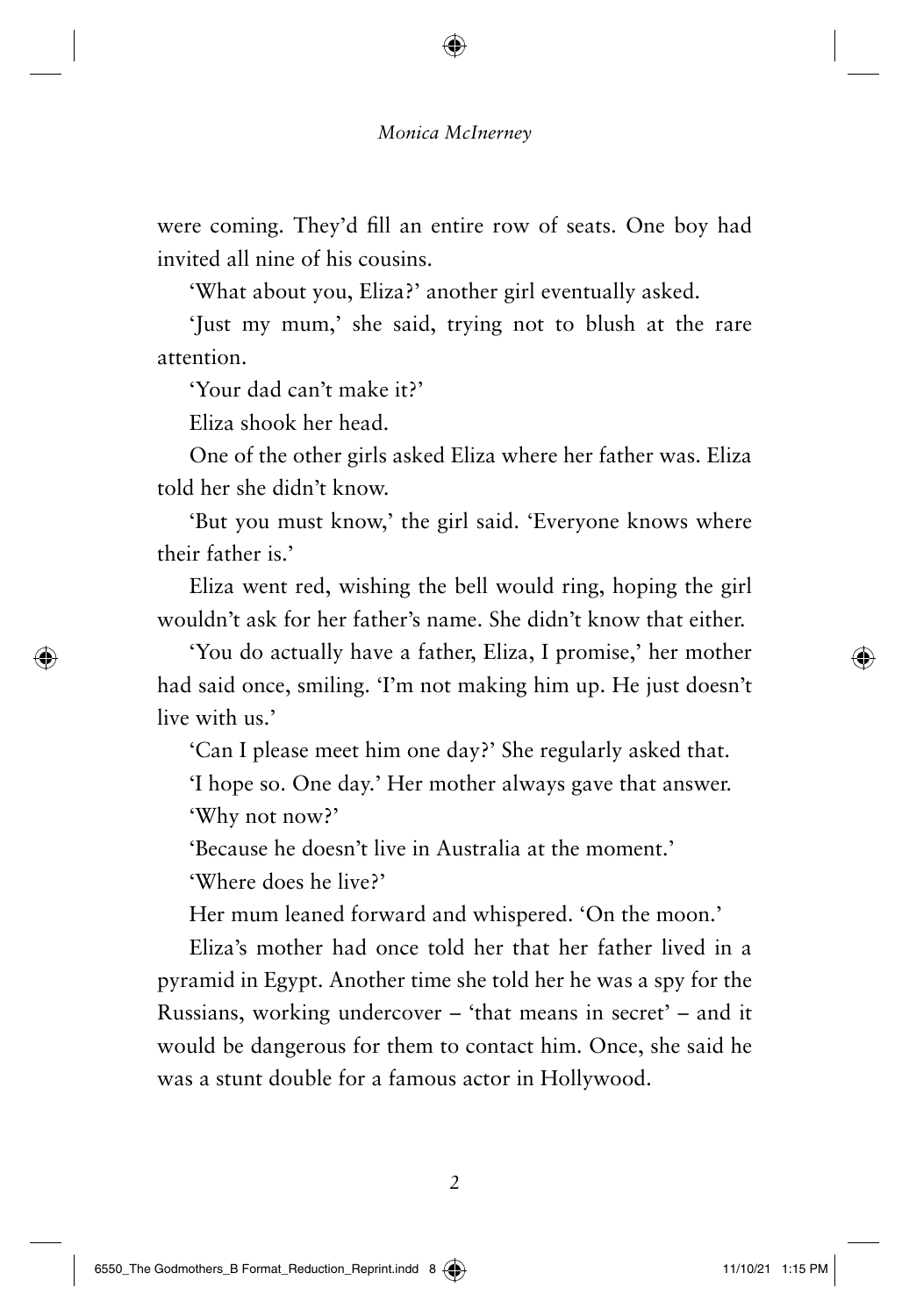◈

'When will you tell me the truth?' Eliza often asked.

'The day you turn eighteen,' her mother would say. 'As I've promised you many times.'

After school that day, Eliza followed her usual routine, walking home alone and using a key hanging on a ribbon around her neck to let herself in. She hung up her schoolbag and changed into what her mum called her 'casually casual' clothes: brightly coloured, all from op shops. She took a shop-bought chicken pie out of the freezer and set the table for two. Her mum wouldn't be home from her job at the supermarket until eight p.m., so it didn't need to go in the oven yet. She washed out her mother's wineglass and put the two empty bottles with the others by the back door. Then she found the latest list her mother had left her and started to work her way through it.

Lists were one of her favourite things. Her mum loved them too. They often wrote to each other in list form.

*Hello Mum How Are You? Very Well Thank You Eliza.*

⊕

*3*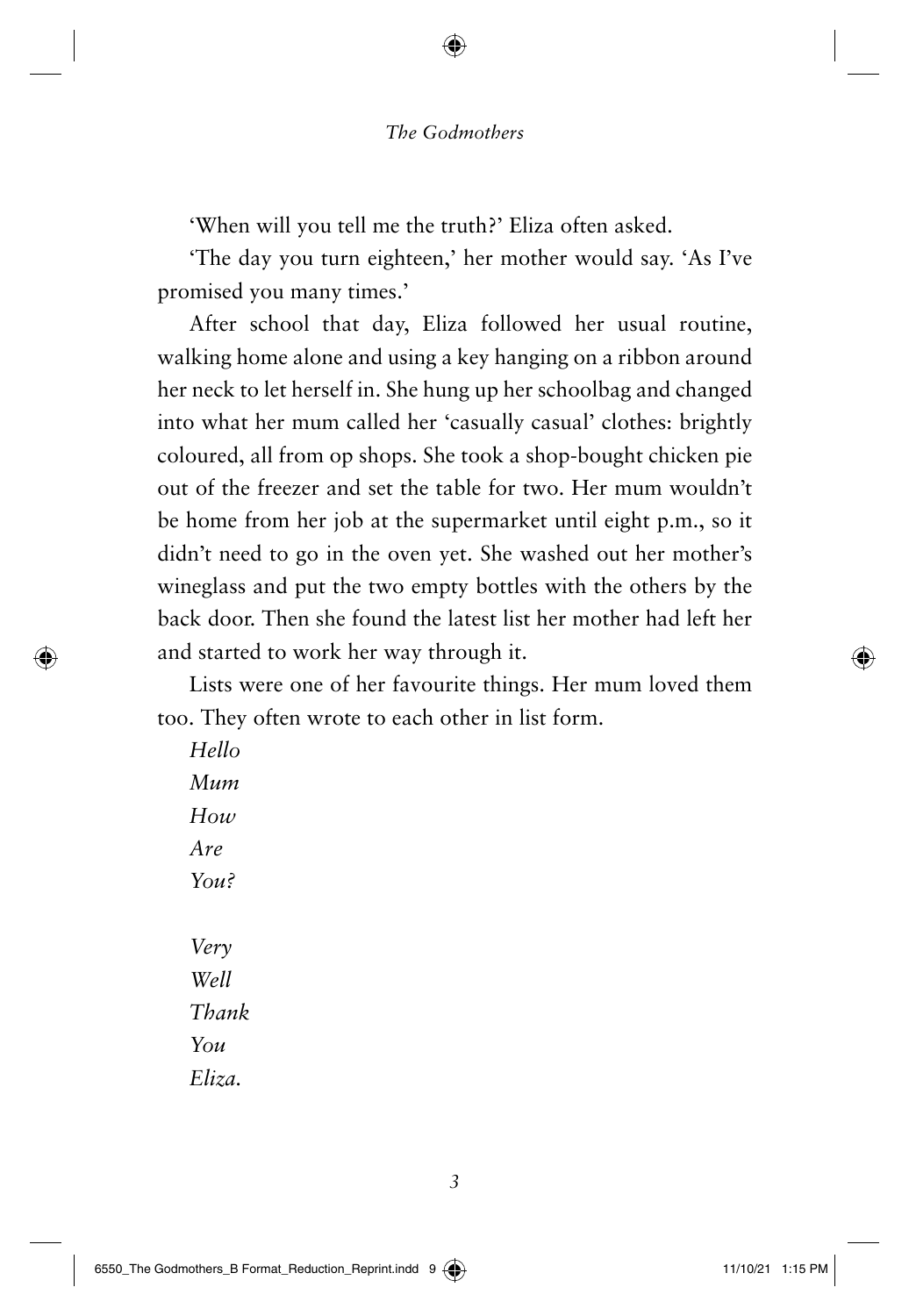◈

Her mum always used lists when she gave Eliza tasks to do around the house. Those lists didn't just keep Eliza busy. They kept her company, in a funny way. The nights waiting for her mum to come home from her shelf-stacking job were sometimes lonely. Jeannie often worked weekend shifts too. She had explained that they needed money to pay for their rent, food and clothes. So while her having to work made their life harder in some ways, it made it easier in others. Her mum was always good at explaining what she called 'both sides of the story'.

That afternoon after school, she did all her mum had asked. *Do me one of your lovely paintings. (Possible subjects – my pot plants? The green vase?)*

Sweep the kitchen floor.

*Watch two cartoons.*

⇔

Eliza added other things herself. She played her favourite song on the recorder, trying to ignore the screeched notes. She went out to the verandah and filled up the bird feeder. She picked up her book and curled up on the worn couch to read. She must have fallen asleep. She woke when she felt the weight of her mother sitting beside her, felt her hand gently stroke her dark hair, heard her whisper.

'Eliza? Sweetheart?'

She sat upright. Oh no, the pie! It needed to go in the oven!

Her mother soothed her. 'I've done it, don't worry. It won't take long.'

As it warmed up, her mother asked her how her day had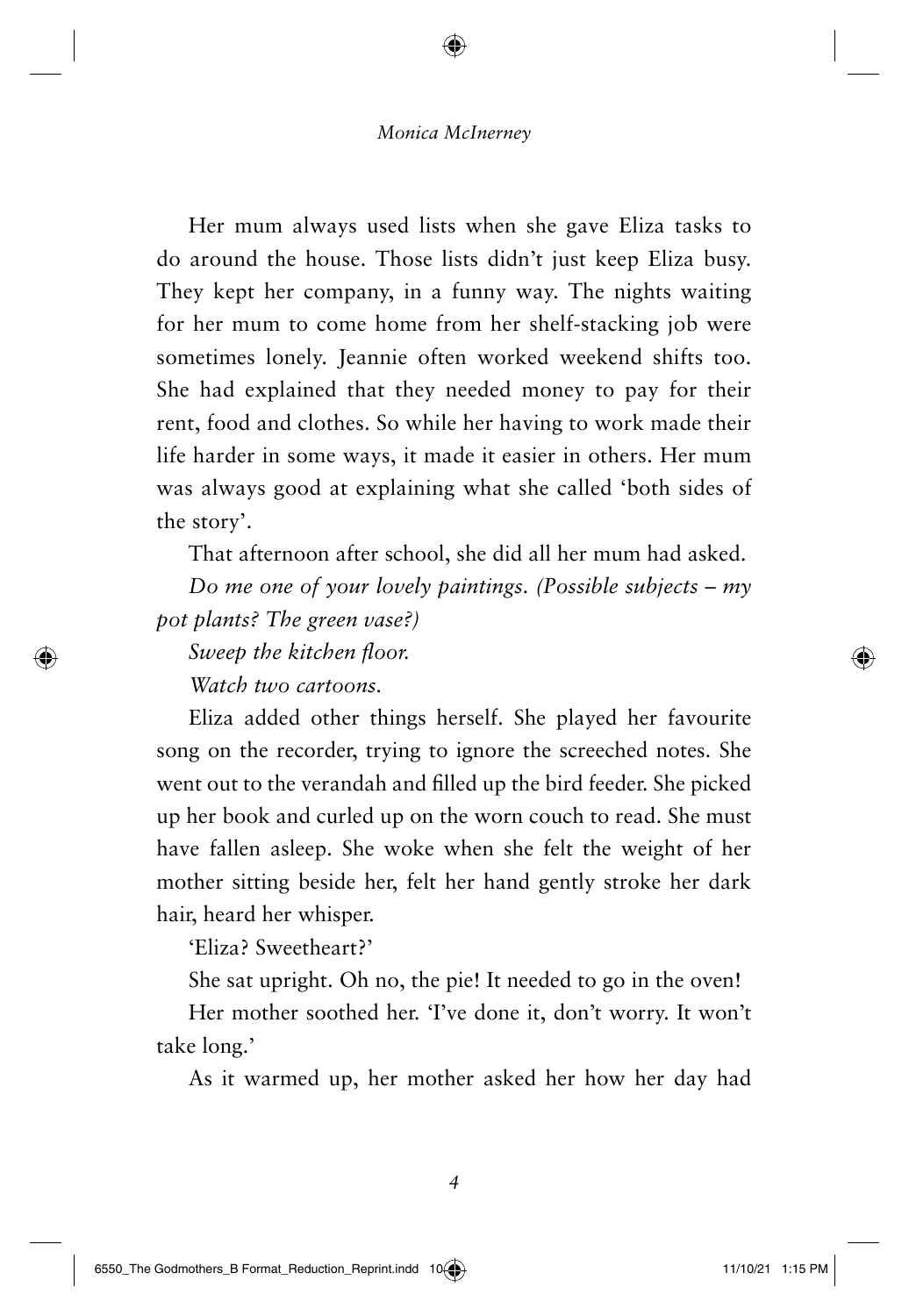⇔

been. It was mostly good, Eliza said. Except in the last lesson one of the boys in her class had pinched her. It had hurt.

'Do you want me to come to your school tomorrow and kill that boy?'

It was such a naughty thing to say that Eliza found herself giggling. She shook her head.

'Could I hurt him badly?' her mum said. 'Blind him? Break his pencils in two? Set his books on fire?'

Another giggle, another shake of her head.

'Spoilsport.' Her mother smoothed her hair back in the way Eliza loved and kissed her again.

After dinner, they did the dishes together. Eliza was on the way to her bedroom to change into her pyjamas when the phone rang. She heard her mum talking and laughing. She guessed it was one of her two godmothers.

Eliza loved Maxie and Olivia. She only got to see them once or twice a year, with Maxie being so busy acting in her TV show in Sydney, and Olivia now living in a hotel filled with art in Edinburgh with her new husband and stepsons, but it was always great fun when they came to stay. Her mother was always so happy to see them too.

She was in bed reading when she heard her mum finish the phone call. Jeannie appeared at her bedroom door shortly after, with a glass of wine in her hand, a big smile on her face.

'Eliza Maxine Olivia, I have major news.'

Eliza liked it when her mother made these kinds of announcements.

*5*

⇔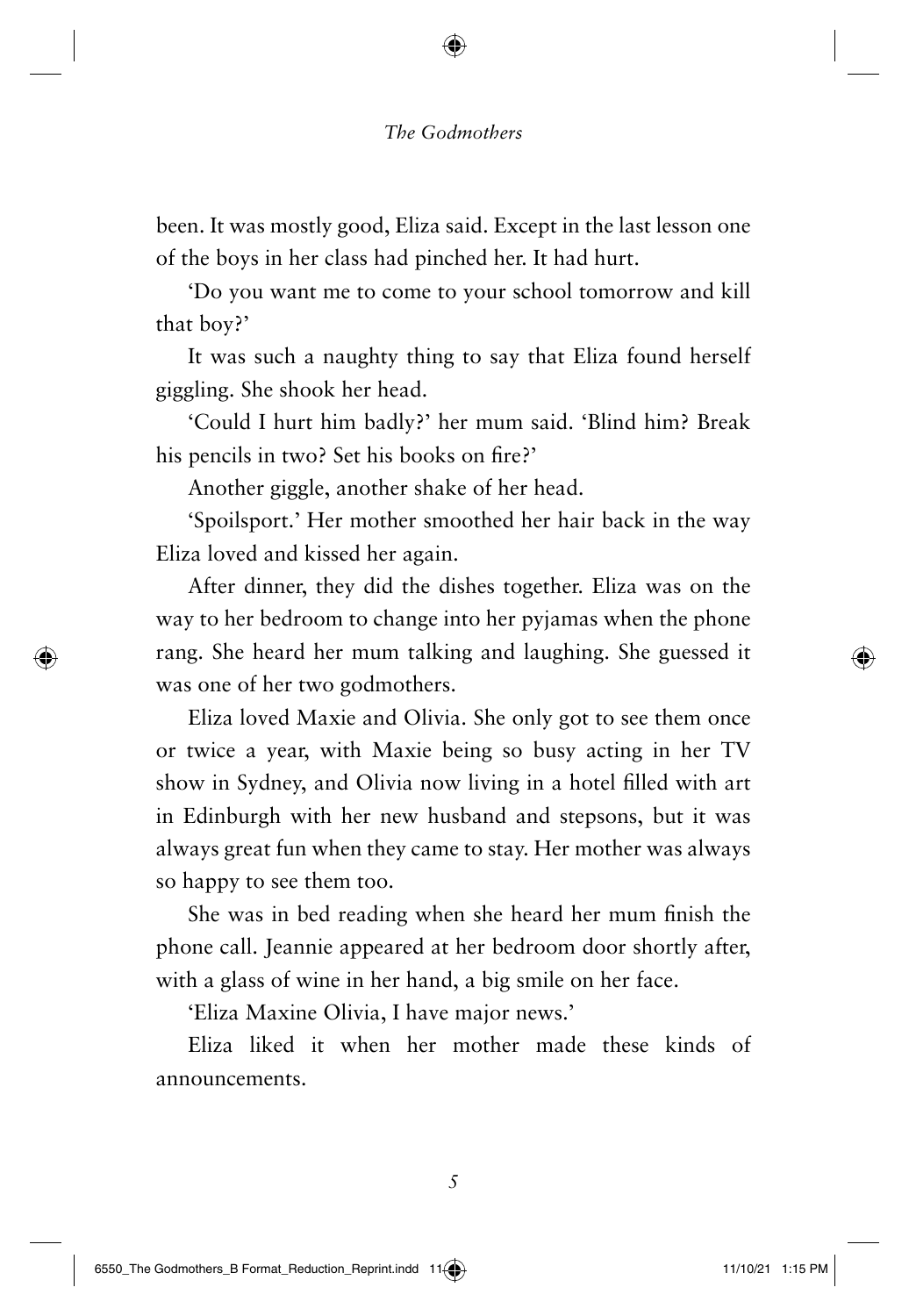◈

She came over and sat on the edge of the bed. 'Tomorrow I will be phoning your school. I will say it is in regard to the forthcoming school concert. I will be asking the relevant person to reserve three tickets for me.'

'Three?'

⊕

'One for me. And one for each of your godmothers.'

Eliza's eyes widened. 'Both of them are coming? At the same time?'

'Both. Alive and dangerous,' her mother said.

That concert was one of Eliza's happiest childhood memories.

The school hall was packed by six p.m., every seat filled, people lining the walls too. Eliza kept peeking out from behind the stage curtains. She started to worry that they'd be late, or not get there at all. Something made her look just before the concert began. The back door of the hall opened. Her mother came in first, so pretty in a red dress, smiling widely, her black curls so shiny. Somehow, she spotted Eliza and blew her a kiss. Olivia was next, tall and slender with wavy brown hair. Then Maxie, curvy, with dyed-red hair. They were wearing colourful dresses too.

They looked so amazing that the photographer from the local paper came up afterwards and took a photo of them with Eliza. It appeared on the front page the following week. Of course, the headline was about Maxine Hill, the famous soap actress, being in town, but Eliza was still named, and so were her mum and Olivia.

In the photo, Eliza was standing in front, beaming, her long black hair in two plaits, dark against her white angel costume.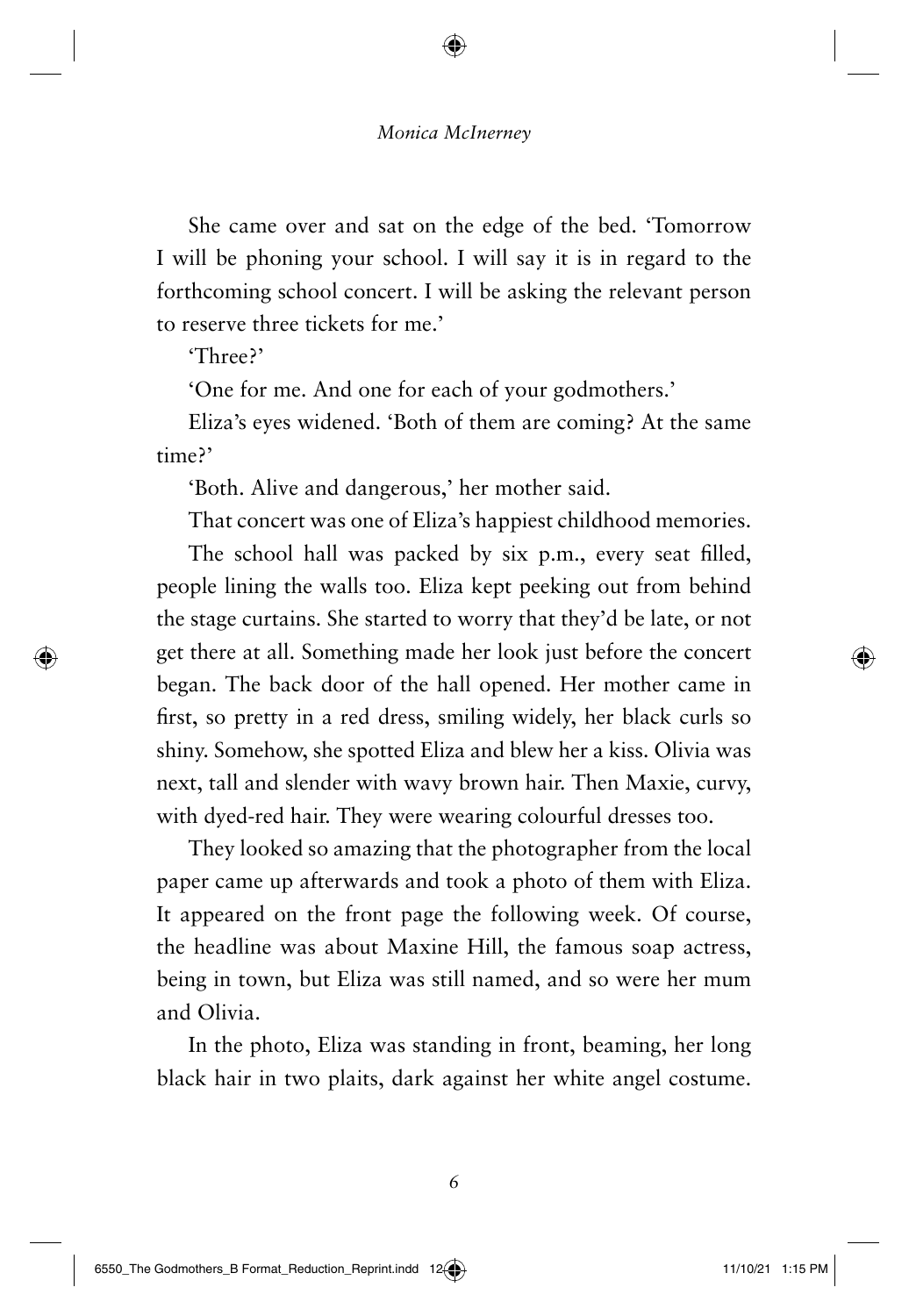◈

Right behind, her arms wrapped around Eliza, was her mother, smiling too. They were almost the same height. To Eliza's left, Maxie; to her right, Olivia. They were like two guardian angels.

Her godmothers stayed for three nights. Eliza went to bed each evening to the sound of the three of them talking and laughing, of corks regularly being taken out of bottles. It felt different to Eliza, much better, to hear the cork noise when there were others with her mother.

At some stage over that weekend, the godmothers' holiday plan was hatched.

'We made a solemn promise about it,' her mum told her the morning they left. 'I wanted to seal it in blood but we shook hands instead.'

Every year from now on, she explained, Maxie and Olivia would take Eliza away for a week or so each. It would mean she'd have two holidays a year. She'd get to know her godmothers, and they'd get to know her. It would also give her mum a break.

'Not that I need a break from you, sweetpea. But they said I was being selfish keeping you to myself.'

The first year, both holidays were in Australia. Maxie still lived in Sydney. Olivia was based in Scotland but had come back to see her family. But as the years went by, with Maxie moving to the UK for her work too, the destinations became more exotic and interesting. By the time Eliza was seventeen, she'd visited Edinburgh, London, Paris, Singapore, Hong Kong and Hanoi.

Eliza never knew beforehand where she was going. A month before each holiday, she'd receive a letter or, in later years, an

 $\Leftrightarrow$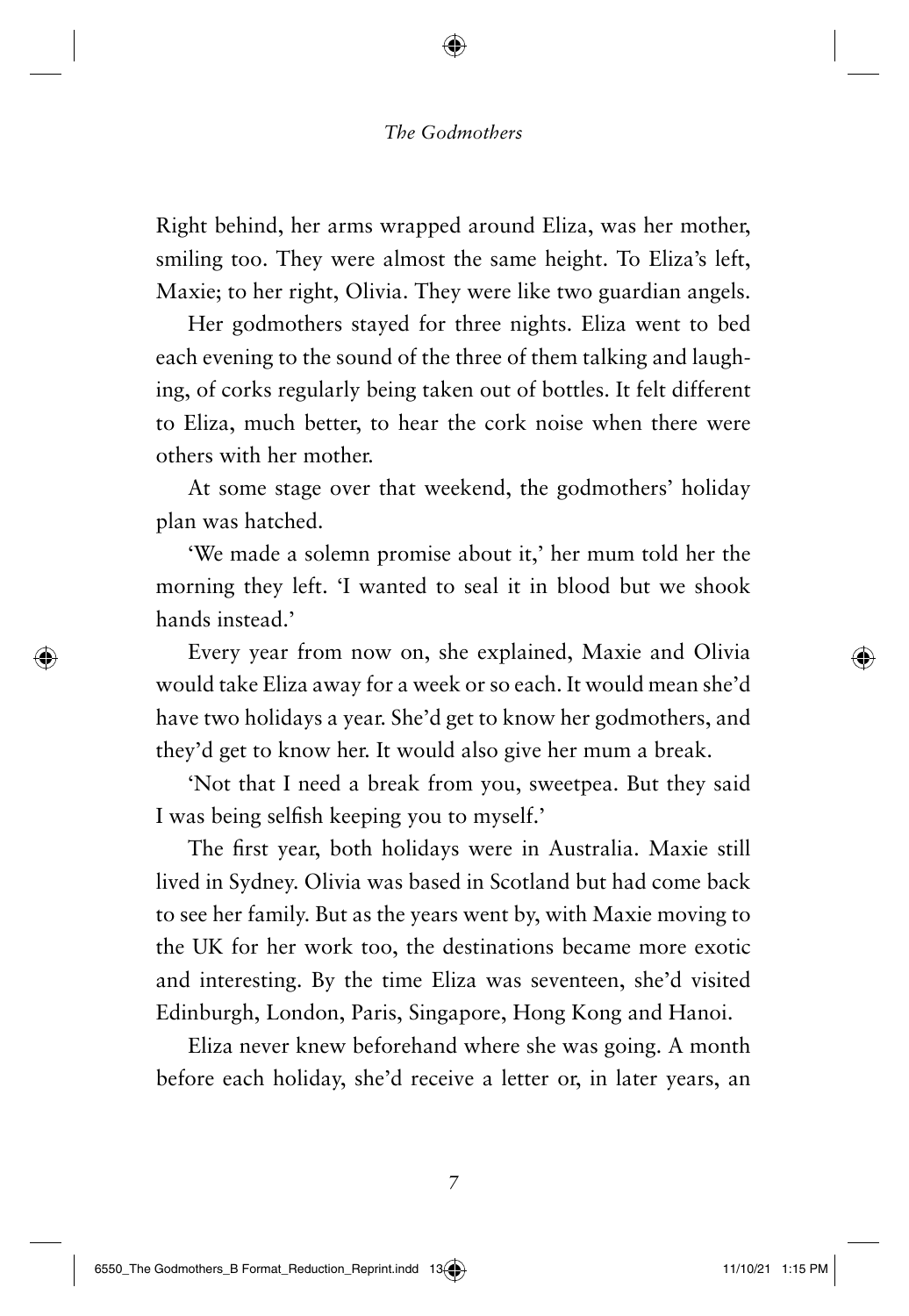◈

email, telling her the departure date and what to pack. On the chosen day, her mum would drive her to the airport or train station. Only then would she learn the destination. Her mum would kiss her goodbye and stay waving for as long as she could see her. When Eliza came home, full of stories, her mum was always waiting for her, eager to hear everything, see photos, exclaim with delight over the gifts Eliza would bring back for her.

The year she was seventeen, she'd been staying with Maxie in New Zealand. It had been a magical, action-packed week, visiting glaciers, lakes and movie sets. She'd rung her mum from their hotel the night before she flew home, as always, to confirm her arrival time.

'Thank God. I'm missing you desperately,' her mum said from their small house in Heathcote, a town one hundred kilometres north of Melbourne. 'Tell the pilot to put his or her foot down. I want all speed records broken.'

'I've got so much to tell you. Today we went to —'

'No, no, don't tell me. I want to hear it face-to-face. Every single juicy detail. Don't forget anything.'

Her mum sent her an email the next morning too, written in their favourite list form.

*Safe and happy travels my dearest*

⊕

*8*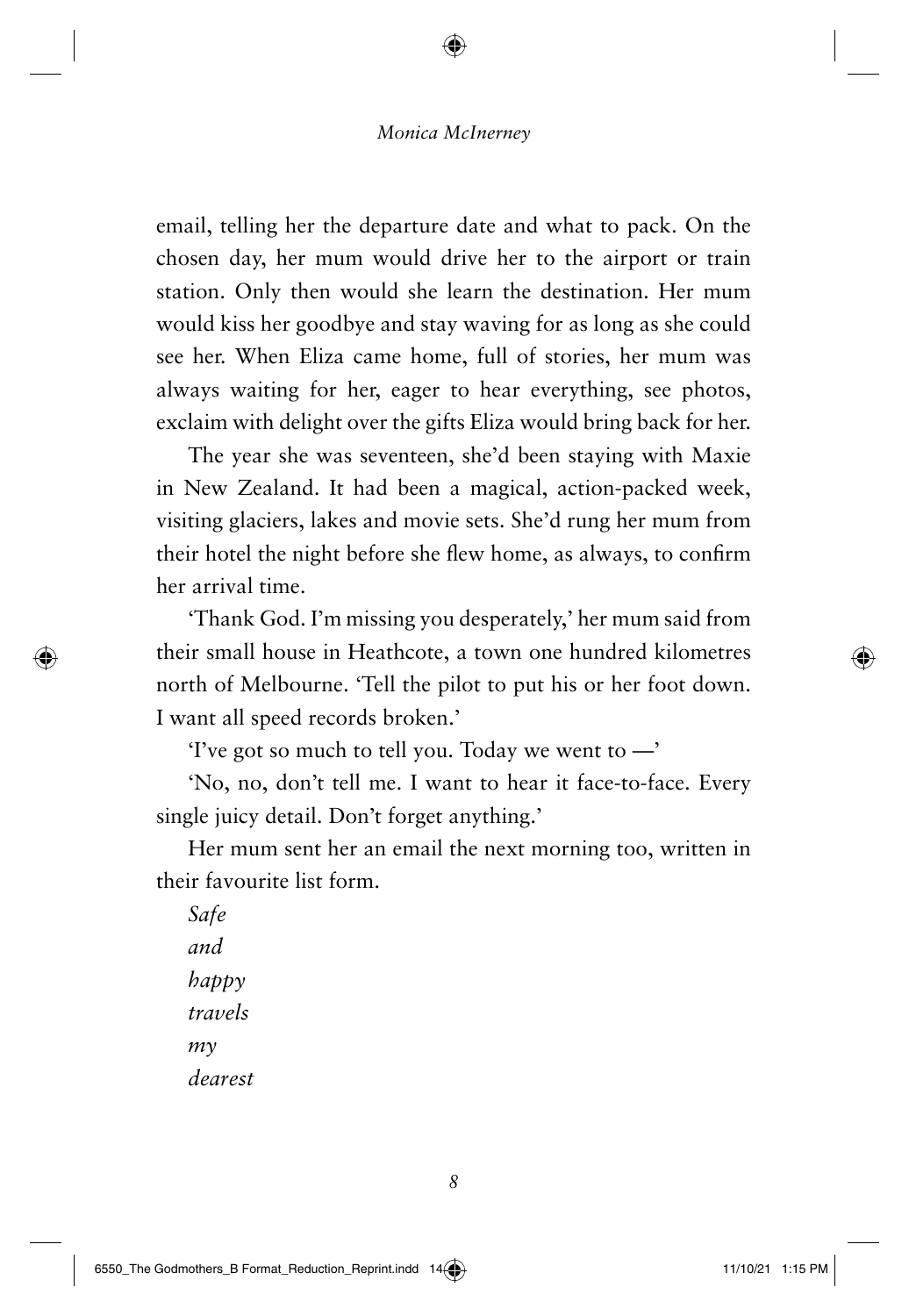◈

*The Godmothers*

*darling daughter. I Can't Wait To Hear EVERYTHING. Love You To Pieces. Mum X X*

 $\Leftrightarrow$ 

It was a turbulent flight from Auckland to Melbourne, but knowing her mum would be at the airport made it bearable. Sometimes Jeannie prepared a sign that she'd wave as Eliza appeared through the doors. WELCOME HOME TO THE BEST DAUGHTER IN THE WORLD, the last one had read.

'Too bad if it's embarrassing,' she'd said to a mortified Eliza. 'It's true.'

It was after eight p.m. when Eliza stepped into Arrivals, smiling, gazing out at the crowd, searching for the beautiful familiar face. An hour later she was still waiting. Their home phone went unanswered. So did her neighbours'. She finally remembered they were visiting their son in Sydney.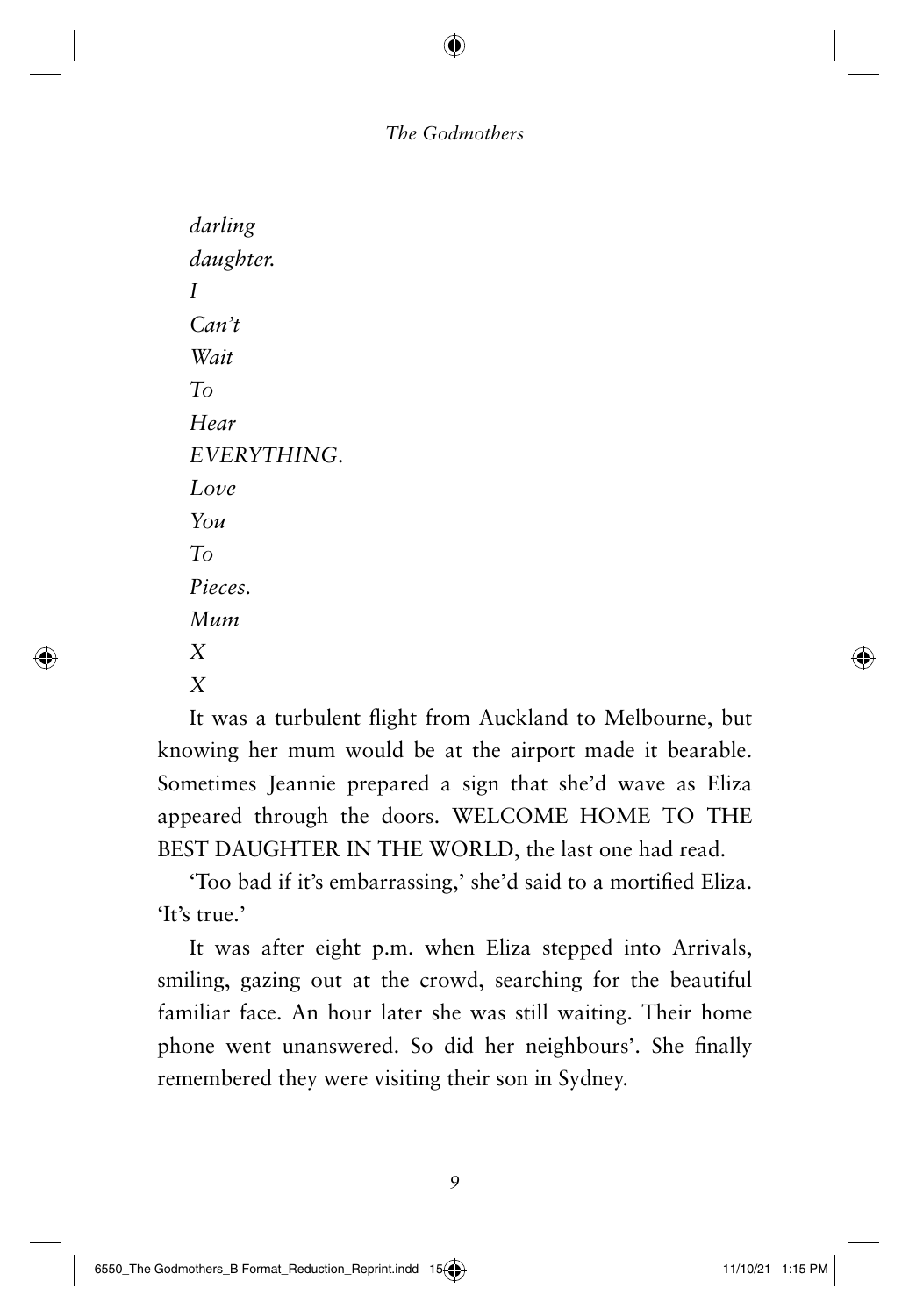◈

Eliza had no choice but to go to the taxi rank and negotiate a fare – far more than she could usually afford. Thankfully Maxie had slipped two hundred dollars into her bag as she left. Several times on the journey to Heathcote she thought about asking the driver to stop at a public phone box so she could ring Maxie, or Olivia. Each time she talked herself out of it. Everything was all right. Maybe her mum had been called into work. Or was having trouble with the car.

The lights were on in the house as the taxi dropped her off. Her mother's second-hand Honda was parked in its usual place. Eliza could hear music. Her heart started thumping as she reached for her keys.

She stepped into the kitchen. There was an empty bottle of wine on the table. More empty bottles by the rubbish bin. The music was coming from the bathroom. Cheerful music. A jazz station, an announcer telling his listeners that coming up was a trio of classics. Eliza kept moving, down the hall, towards the bathroom. The door was wide open.

Sarah Vaughan's smoky voice was playing loudly as Eliza ran forward and frantically tried to pull her mother's lifeless body out of the half-filled bath.

*10*

 $\Leftrightarrow$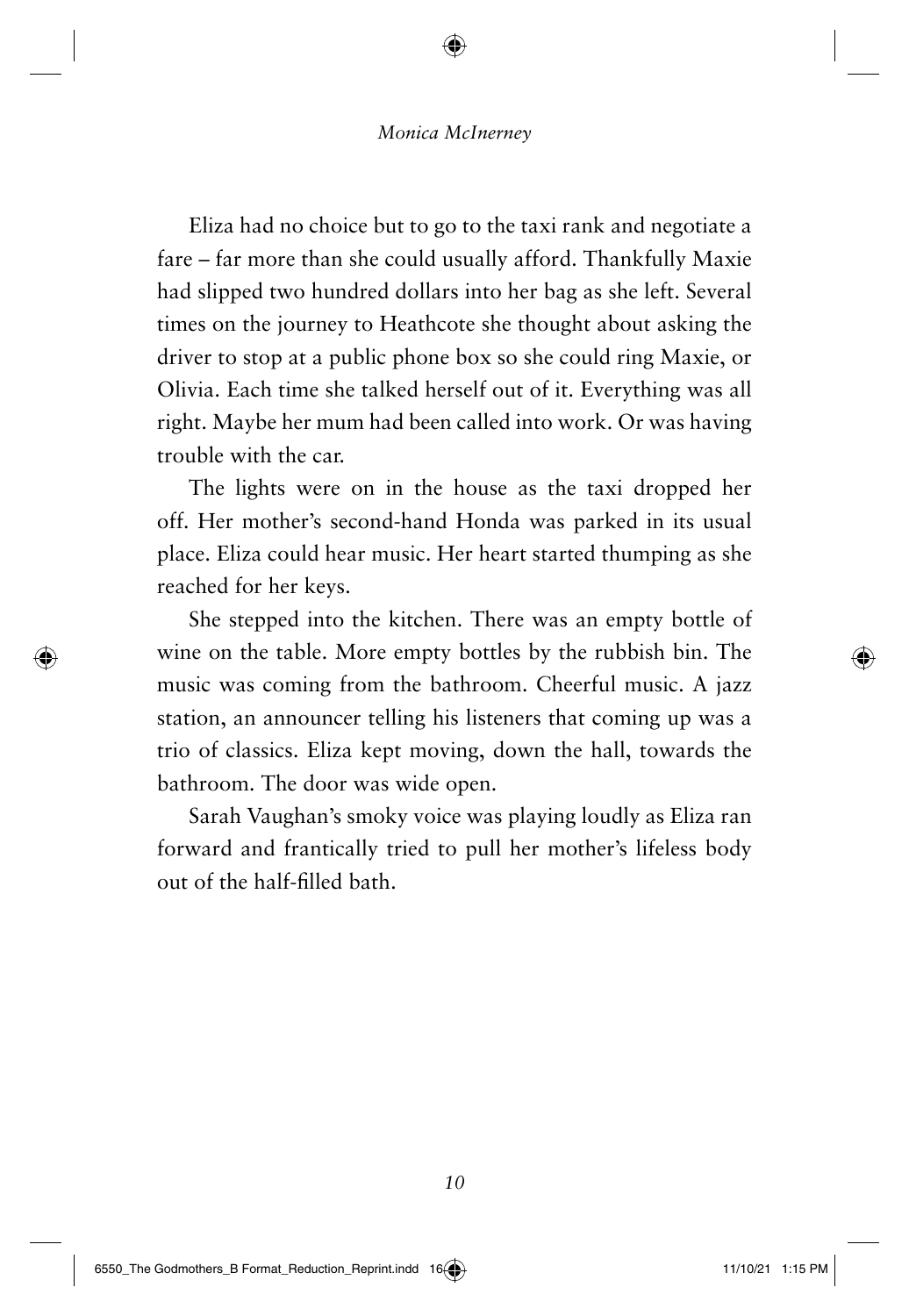# CHAPTER TWO

⊕

# *Thirteen years later*

Eliza's working week began as it usually did. She woke at six in her tidy rented apartment on the fourteenth floor of a building near Melbourne's Southbank. It was only a one-bedroom, but all she needed. The living room window looked out across the city, giving her a bird's-eye view of the ever-changing weather. Blue skies in the morning that often turned into wild storms by the afternoon.

She'd selected a week's worth of outfits the night before, as always, to make her morning routine more efficient. Corporate suits in neutral colours, low-heeled shoes. At five foot ten, she didn't need any extra height. She pulled her long black hair into the usual low bun. After a breakfast of cereal and fruit, she left the apartment at exactly 7.15 a.m. It was late March, allegedly autumn, but with thirty-six degrees forecast, it still felt like summer.

It took her twenty-five minutes to walk to her office on the third floor of a building on Exhibition Street. From the

 $\Leftrightarrow$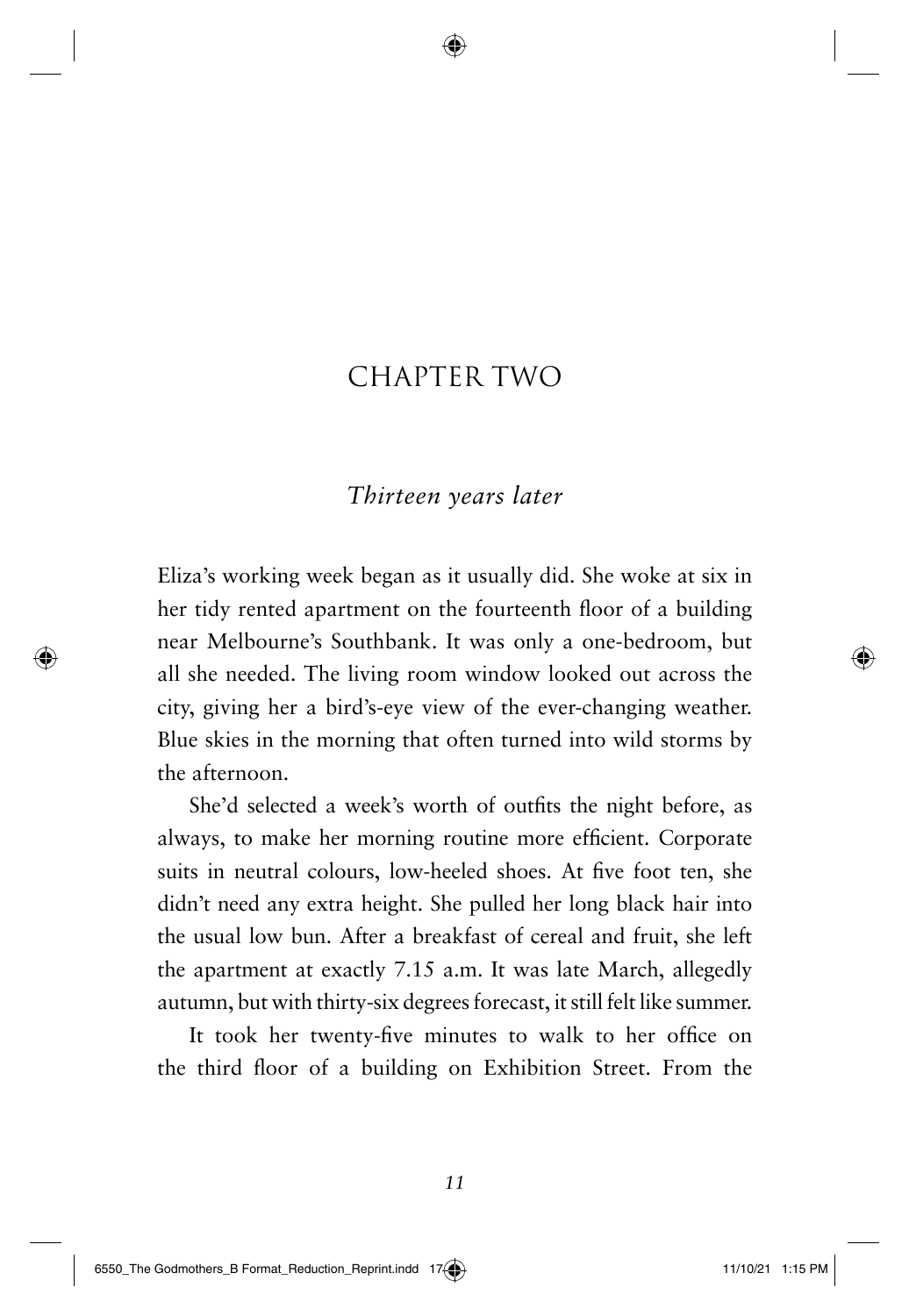◈

air-conditioned café downstairs, she ordered two cups of black coffee, one for her, one for her boss, Gillian, and one tea (white, two sugars) and a croissant (ham and cheese) for Hector, the old homeless man who slept in the alley around the corner. As usual, he interrupted his swearing at the world to shout at her. 'What's the weather like up there, Lofty?'

She was first into her office, as always. She'd already answered her work emails at home. After checking the stationery supplies, thermostat and water level in the cooler, she settled at her desk and began to review all her current projects.

She'd worked for Gillian Webster Enterprises for nearly nine years. Almost a third of her life. After finishing her business degree at the University of Melbourne, she'd sent her CV to ten companies advertising for graduates. Gillian was the first to reply.

'High distinctions in all subjects,' she said. 'You're my type of person.'

During their meeting that same day – 'I don't mess around. How soon can you come in?' – Gillian did more talking than Eliza. She described herself as 'an entrepreneur, a can-do dynamic ideas person'. Gillian's original business was a successful recruitment agency. She'd recently expanded into the conference industry.

'What I need is a right-hand woman, someone to keep an eye on all aspects of the conferences. The delegates, the finances, casual staff, travel arrangements. Detail, detail, detail. Twentyfour seven.'

 $\Leftrightarrow$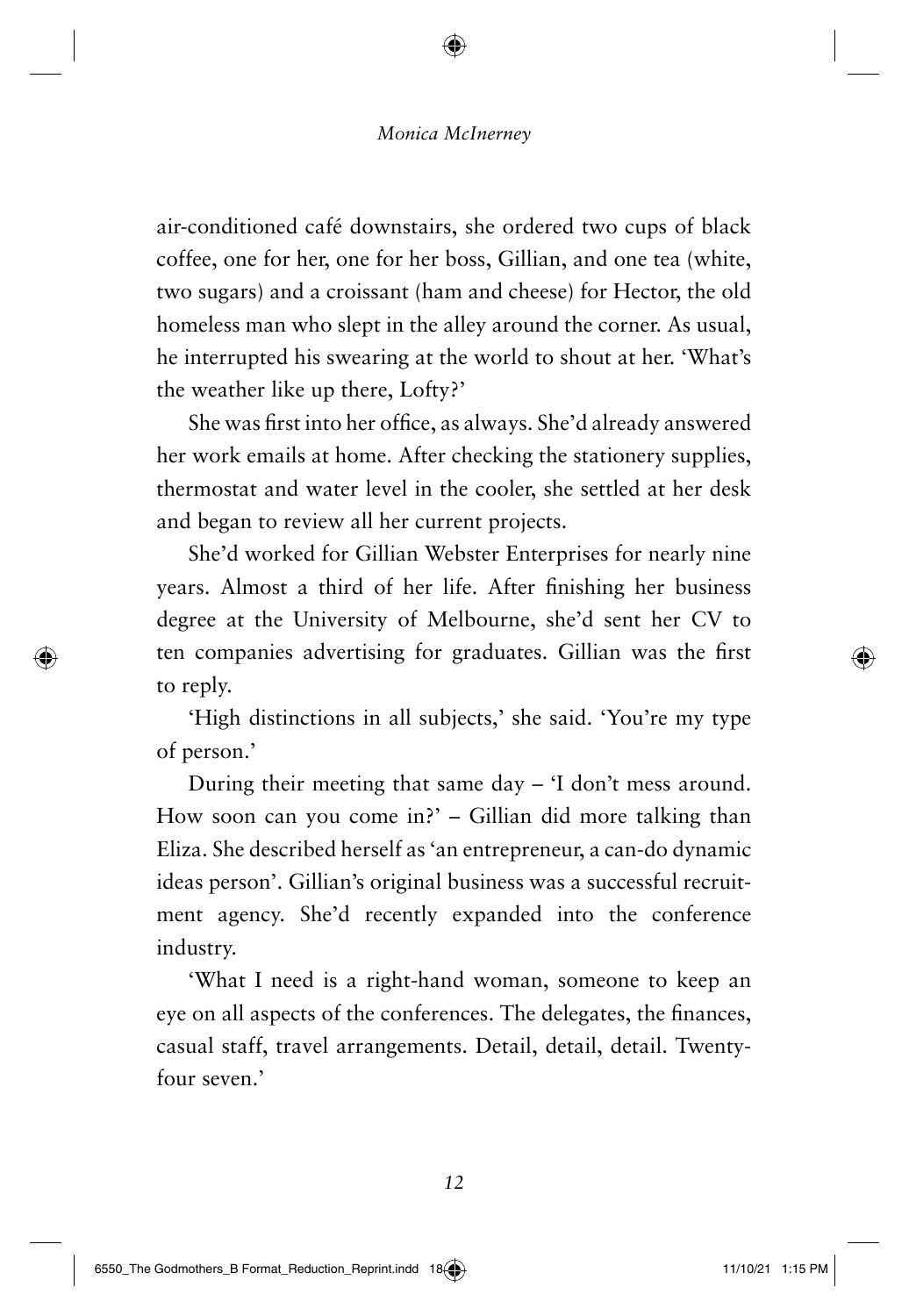◈

Eliza pictured lengthy to-do lists needing constant management. Long hours. Weekend work. Exactly what she was looking for. When she got a word in, she asked Gillian plenty of questions, taking notes. Gillian was impressed. Eliza's part-time job as an art gallery attendant during her university years also met with her approval. Eliza's godmother Olivia had helped her find that position, calling on one of her many contacts in the art world.

'I'm an art lover myself,' Gillian said. 'I'll get your advice on the most collectable artists.'

She remarked on the entry in Eliza's CV regarding her volunteer work with the uni's drama society. That had been her other godmother's idea. Maxie had started her successful international acting career at uni in Sydney.

'Never tempted to tread the boards yourself?' Gillian asked.

'No,' Eliza said, feeling her cheeks redden even at the thought of it.

'Good. What I want is a backroom person. I'm the face of the company and that's how I like it. The job's yours if you want it.' She named a reasonable salary. 'Give me your answer by nine tomorrow.'

Overnight, Eliza thought about it. There were three people she could ask for advice – her two godmothers and Rose, her best friend from university – but she needed to decide for herself. She said yes the next day. She was at her new desk the following Monday. In the nine years since, she'd regularly worked more than fifty hours a week and rarely taken holidays. When she did

⊕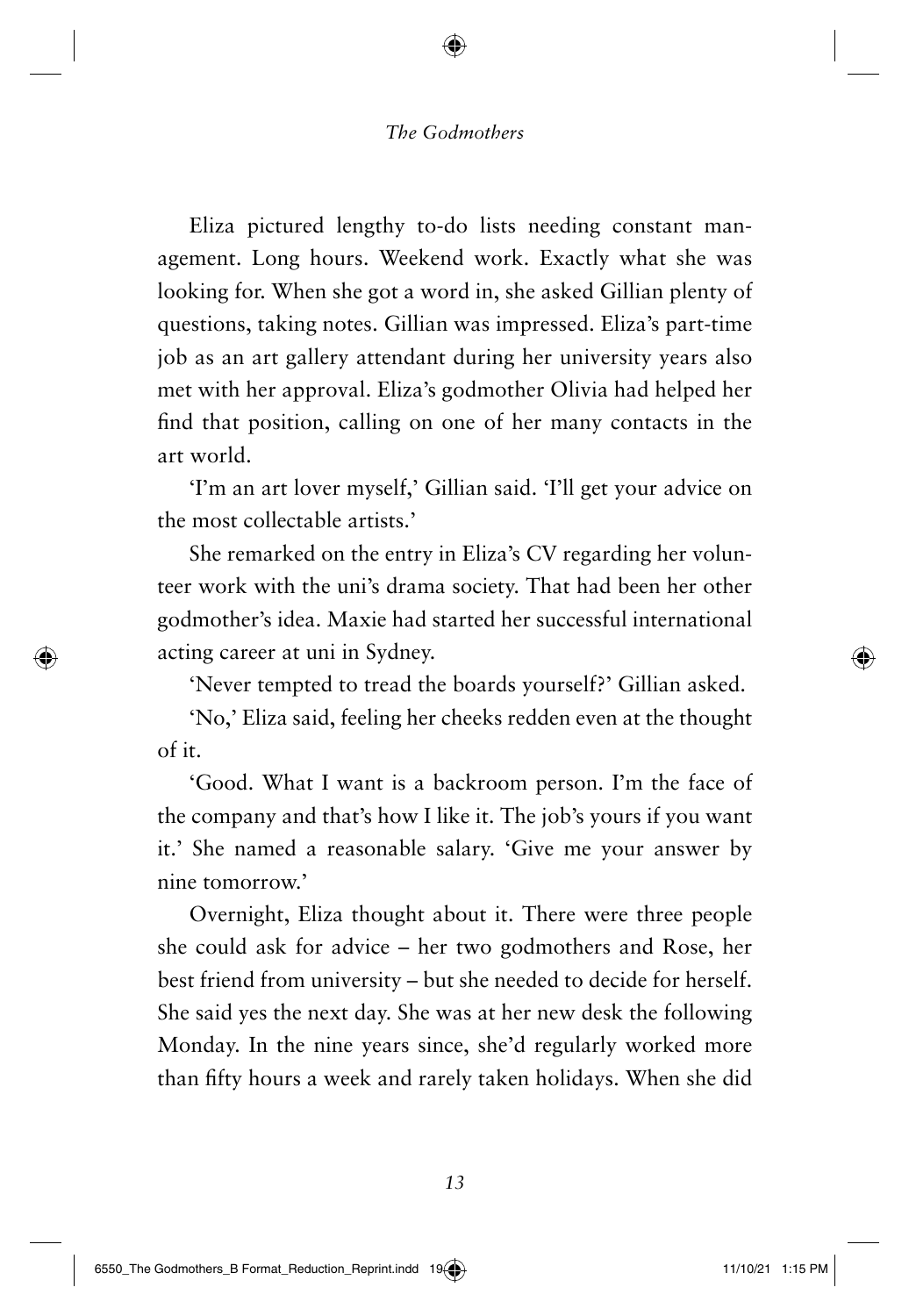◈

have time off, she was often called back in. She'd had only two small pay rises, both given begrudgingly.

Rose couldn't understand why Eliza was still working there. 'Your business card should say slave, not executive assistant.'

Maxie was equally puzzled. 'But you're artistic, not corporate, Eliza!' she'd said once. 'You should be surrounded by paints and canvases, not spreadsheets and contracts.'

Olivia was more astonished that Eliza could actually work with Gillian. 'That woman would drive me nuts,' she said after meeting her in the office during one of her visits to Melbourne. 'I've never met anyone who talked about herself so much.'

That Monday morning, as usual, Eliza heard her boss arrive before she saw her. Gillian spent ninety per cent of her working day on the phone. Eliza handed her the coffee as she appeared, receiving a brisk nod in return. Gillian was perfectly groomed, as ever. Eliza had learned how to dress in corporate style by observation. Rose often teased her about Gillian's influence. 'You were practically a hippy when we met. Now you're so sleek I'm scared of you. Come back, Old Eliza!'

It wasn't a matter of Old or New Eliza. It was Necessary Eliza. If she wanted the safe routine and security of a good job, she had to play by the rules. Look the part. Gillian had insisted.

'Neutral colours, thank you, Eliza. Classic suits. Hair back. Dress smart, think smart, be smart.'

She listened now as Gillian paced around the open-plan office, finishing her call. Her boss had a separate glass-walled cubicle, but was rarely in it. She'd told Eliza she preferred to keep her staff of

 $\Leftrightarrow$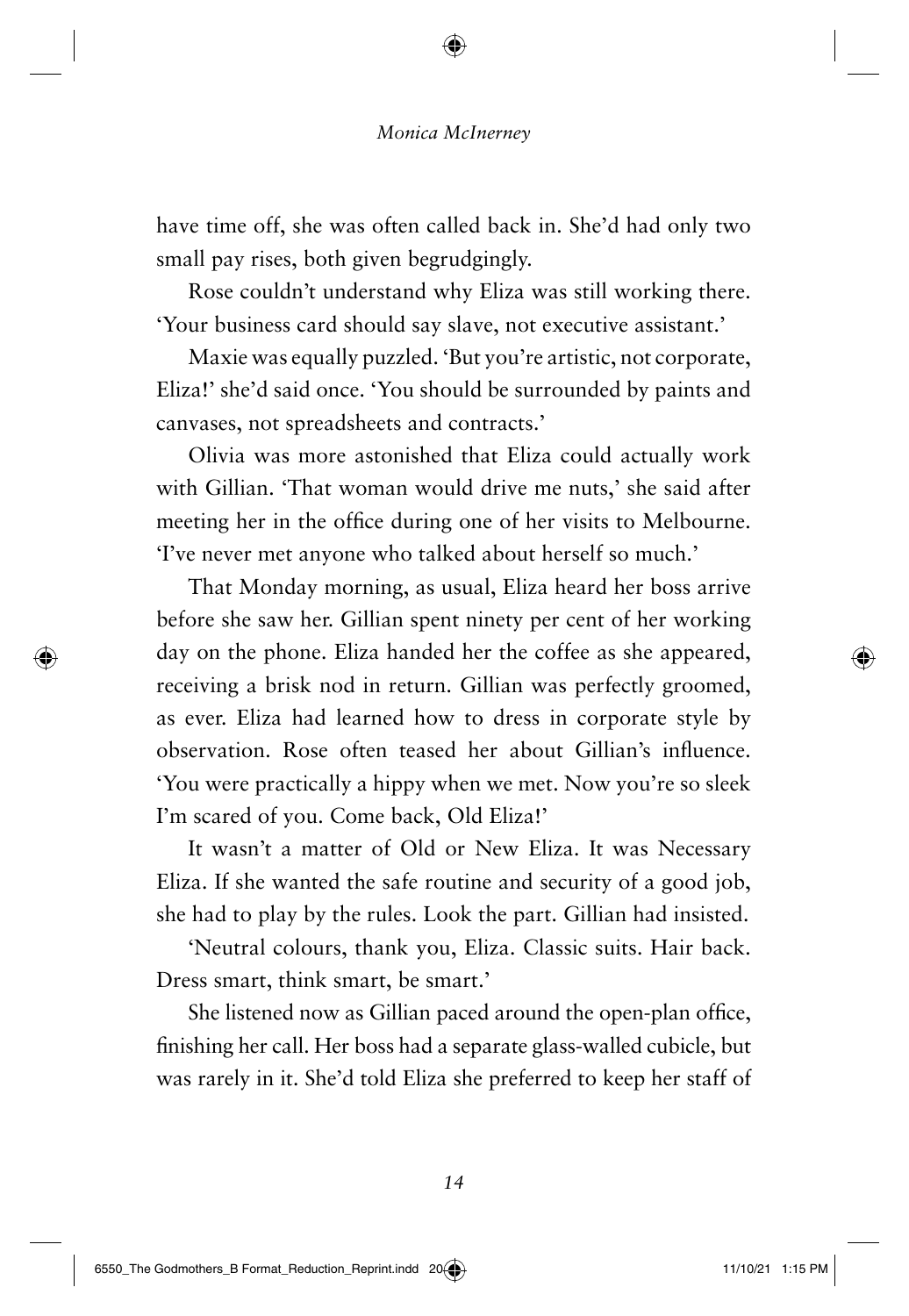◈

ten on their toes. Eliza gathered that Gillian was negotiating a fee for a popular speaker, presumably for the conference they were organising for a science firm in Brisbane the following March.

After reaching a deal, Gillian put down the phone.

'Morning, Eliza,' she said. 'Good weekend?' She didn't wait for an answer. Instead, she put her hands on her hips and leaned back, making her heavily pregnant belly appear even rounder. She was expecting twin girls. When the babies arrived in two months' time, Gillian and Kevin, her lawyer husband, would have four children under the age of six.

Eliza never wondered how Gillian 'did it all'. She saw it in action every day. Gillian was constantly on the move, networking with clients and suppliers, firing instructions via email to Eliza at every step. She also knew how Gillian and her husband managed at home: day and night nannies. Eliza had sat in on many of those interviews. Gillian went through a lot of nannies.

Eliza and Gillian always started each day with their coffee and a ten-minute meeting. Eliza had established the routine, as well as streamlining their other office processes. Gillian called Eliza the Queen of Lists. 'All bow to our meticulous majesty,' she'd said once to the staff at a company meeting. They'd laughed obediently. But it was true. Eliza was obsessively organised. She loved lists. They'd been special to her as a child. They kept her life running smoothly now.

That day, however, instead of sticking to Eliza's printed agenda, Gillian pushed it to one side.

'I have news, Eliza.'

 $\Leftrightarrow$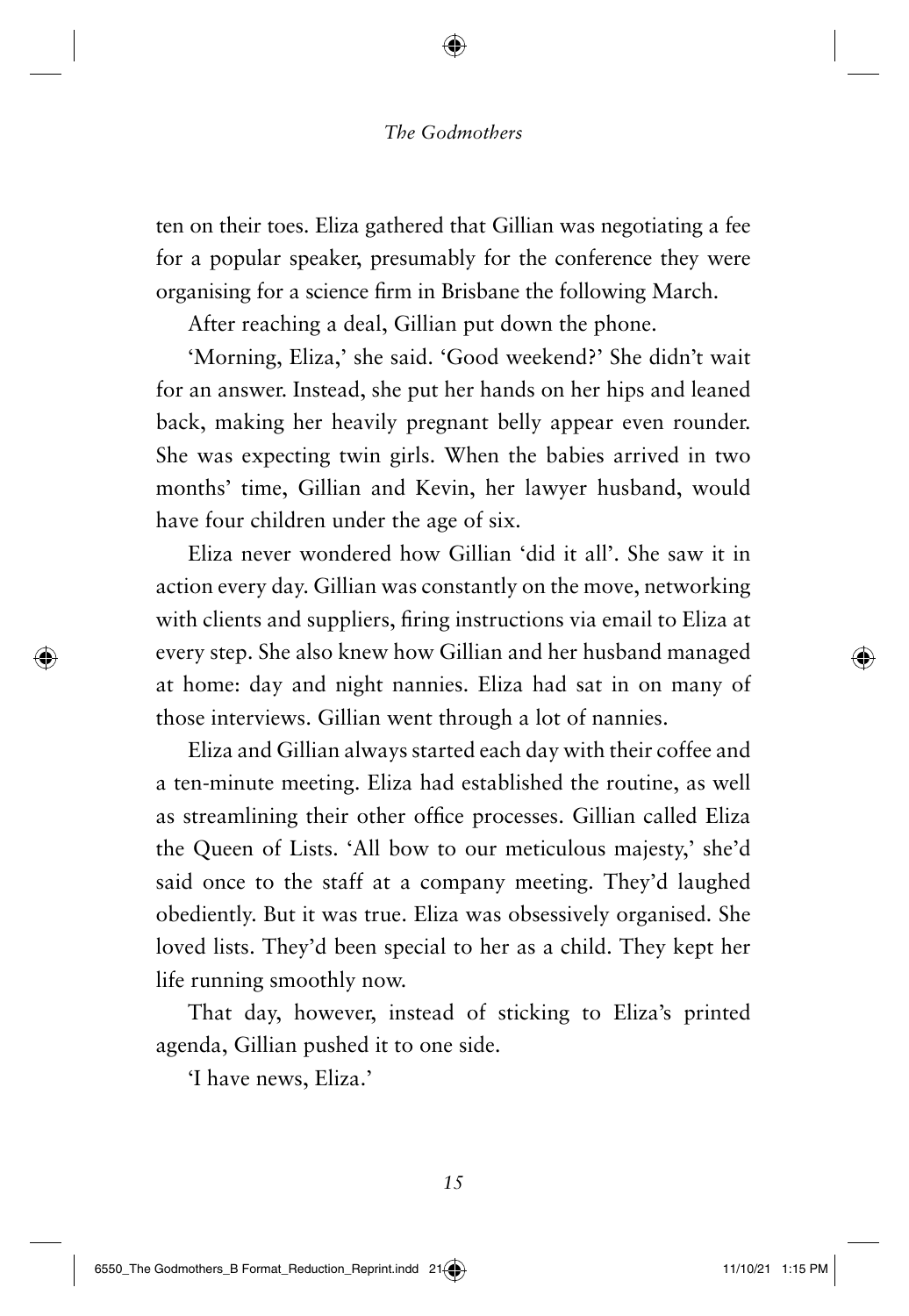⇔

Eliza felt a prickle of alarm. 'Is it the babies?'

'The babies are great. It's work news.'

Eliza picked up her notebook.

'You won't need that.'

Eliza put it down. 'Good news, I hope?'

'Wonderful news.' Gillian smiled. 'I've sold the company.' Eliza blinked.

'It was an offer I couldn't refuse,' Gillian said. 'A takeover. All my clients. All my existing contracts. All my current and future conferences.'

Eliza felt a jolt at the emphatic 'my'. She'd worked on every detail of those conferences. She'd fine-tuned the contracts, liaised with every client, delegate and venue. 'Sold to who?'

Gillian named the buyer. An international operation, based in Singapore. There'd long been speculation in the industry about their possible direct move into Australia.

Still, Eliza was shocked. 'Just like that? Out of the blue?'

'No. We've been negotiating for six months. I've been legally constrained from saying anything to anyone until today.'

'To anyone? Even me?'

 $\Leftrightarrow$ 

Gillian mimed zipping her lips. 'I had to obey.'

Obedient was the last word Eliza would use for Gillian. 'But when? How?'

'I was approached when I was in Sydney last year. Just after I'd found out I was pregnant. Do you remember that huge medical conference I organised in Sydney? The one with a thousand delegates?'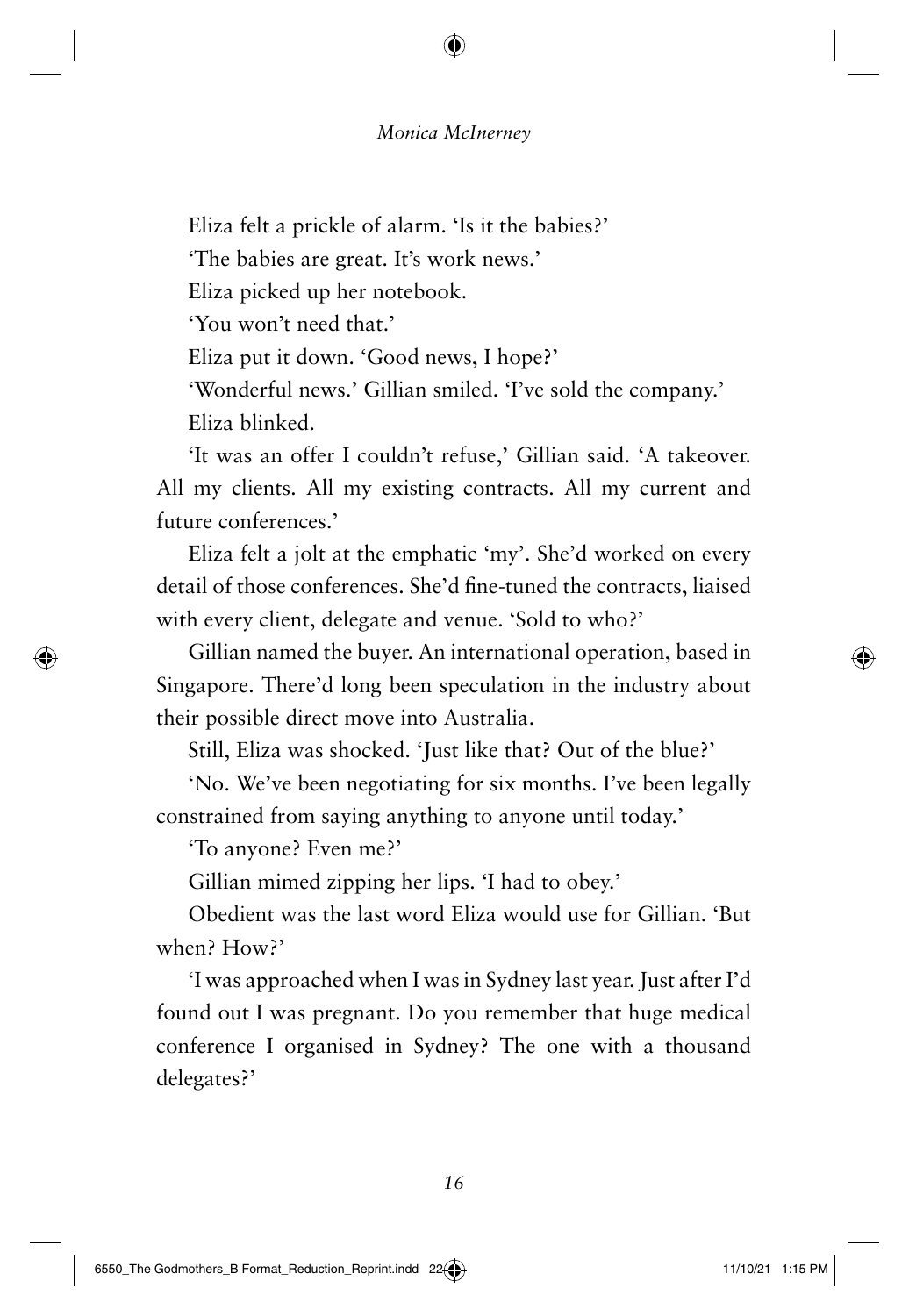◈

Eliza had organised that huge medical conference. The delegates' flights, the hotel rooms, the speakers' schedules. Gillian was on the ground as the face of the company, but throughout the week Eliza was back in Melbourne working fifteen-hour days, staying one step ahead, double-checking running orders, speakers' needs, even the catering arrangements.

When had Gillian had time for any extra appointments?

It was as if Gillian read her mind. 'It was all done in person. The managing director flew from Singapore especially. I met with him and his lawyer. We've been in touch via my personal email ever since. My husband handled my legal advice, of course. Keep it in the family and all that.' She gave a laugh that sounded fake.

'You couldn't tell me? After working together for nine years?' Eliza couldn't disguise her hurt.

An edge came into Gillian's voice. 'It was my company, Eliza. My decision. I'm going to take six months off, spend quality time with the children. After that, the world's my oyster. I have some brilliant ideas already, of course. But I'm stepping away from company life. It's time to fly solo again.'

Eliza forced herself to ask it. 'Where does that leave me?'

'Sadly, your job is now obsolete.' Gillian didn't look sad. 'They've bought my company in name and intellectual property only. They'll bring in their own team.'

Eliza could hear the *buzz-buzz-buzz* of incoming calls on Gillian's phone. If she wanted more answers, she'd need to be quick.

'How long have I got?'

⊕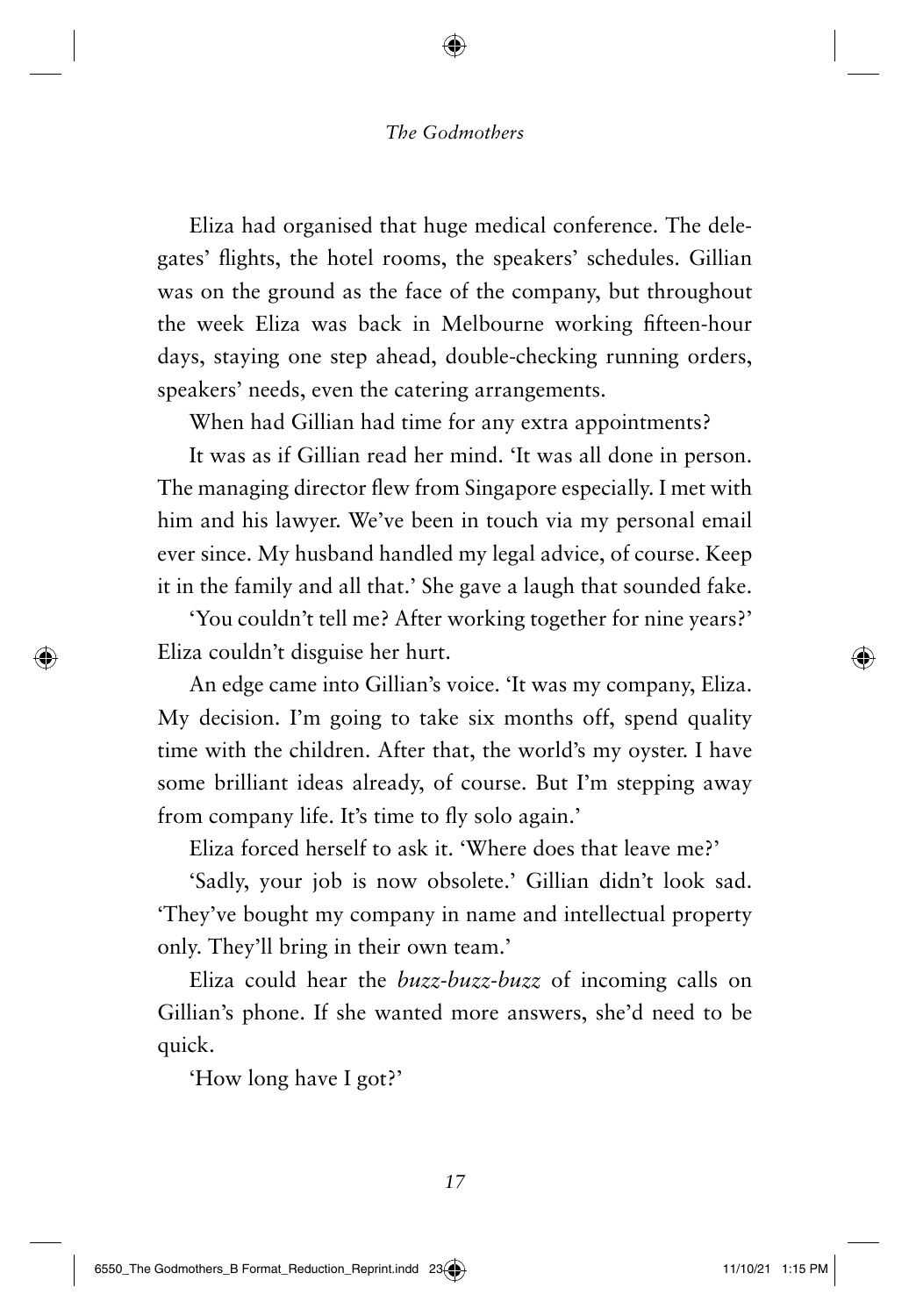◈

Gillian laughed. 'It's not a diagnosis, Eliza. Or a death sentence. I'm legally bound to give you a fortnight's notice. I'll be telling the others when they come in this morning.'

'Two weeks? For everyone to find another job?' Eliza named her colleagues. It seemed important to remind Gillian of the personal impact of her decision.

Gillian's voice grew steely. 'They'll be fine. They'll have my company name on their CVs. As will you. There's also a severance package, obviously. You didn't think I'd leave you in the lurch, did you?'

Eliza didn't know what she thought.

 $\Leftrightarrow$ 

Gillian reached over and unexpectedly took Eliza's hands. It didn't feel affectionate.

'I know this must come as a shock, Eliza, but remember, one door closes, another opens. I'm doing you a favour, if you ask me. Let's face facts – you're stuck in a rut. What have you done with your life so far? It's time you stepped outside your comfort zone. I'm a risk-taker by nature, so it's easy for me to say this, but in my opinion it will do you good to try something new, spread your wings. Once you get over that silly fear of flying, of course!' She laughed again.

Eliza was suddenly glad she'd never explained what had triggered her fear of flying, why she hadn't flown since she was seventeen years old.

Gillian handed Eliza a copy of her severance agreement. 'You can get legal advice at your own expense, but I assure you it's watertight.'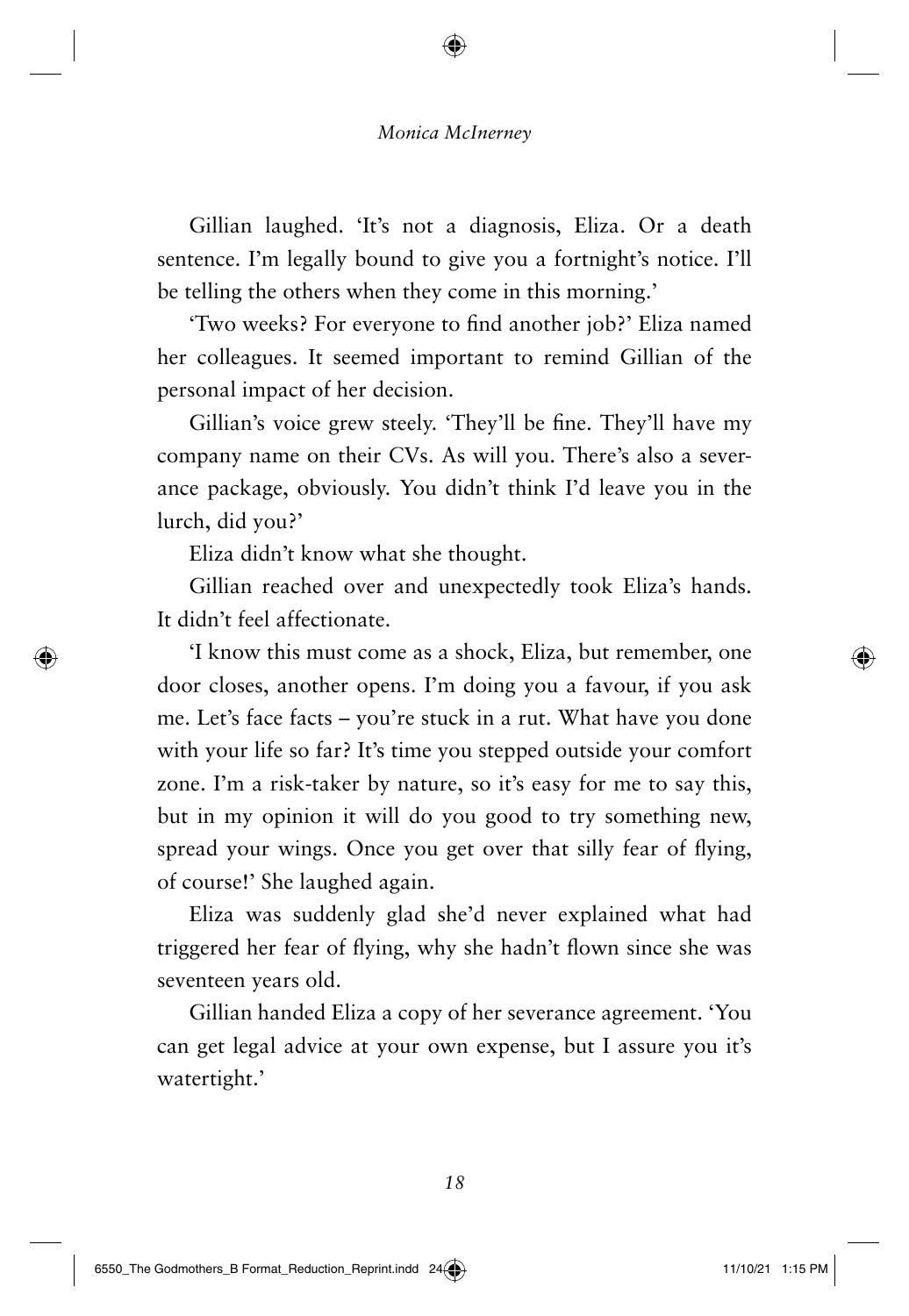◈

'Thank you,' Eliza said, taking it.

'That's it? "Thank you"?' Gillian's expression hardened. 'I have to say your response is, frankly, disappointing. After everything I've done for you. I took a chance on you as a graduate. You have my name on your CV. This deal is also wonderful news for me as a woman. Yet you haven't even said congratulations. I thought we were friends. Now I'm not sure.'

Eliza watched silently as her boss stalked off. Alone at her desk, she read the five-page document. She'd negotiated enough contracts to realise there was no point disputing it.

Her colleagues arrived before nine a.m. They were cheerful, talking about their weekends. All in their twenties, hardworking, enthusiastic. At nine-ten, Gillian called them together.

There was shock, even tears, from the younger ones. Gillian had their severance agreements ready too. It was wonderful news, she insisted. She kept giving the fake laugh Eliza was starting to hate.

At ten a.m., Gillian called her in. She'd drafted an email announcing the takeover. She instructed Eliza to send it to all their contacts: clients, venue managers, speakers' agencies, business media. It was upbeat, announcing a wonderful success story, a small Australian company sought after by an international leader in the field. It glossed over the redundancies. Only Gillian was named and quoted. 'I am very proud of my achievements and so excited for what the future may hold for me.'

The calls flooded in as soon as the email was sent. Mostly from clients who already had conference contracts with them,

 $\Leftrightarrow$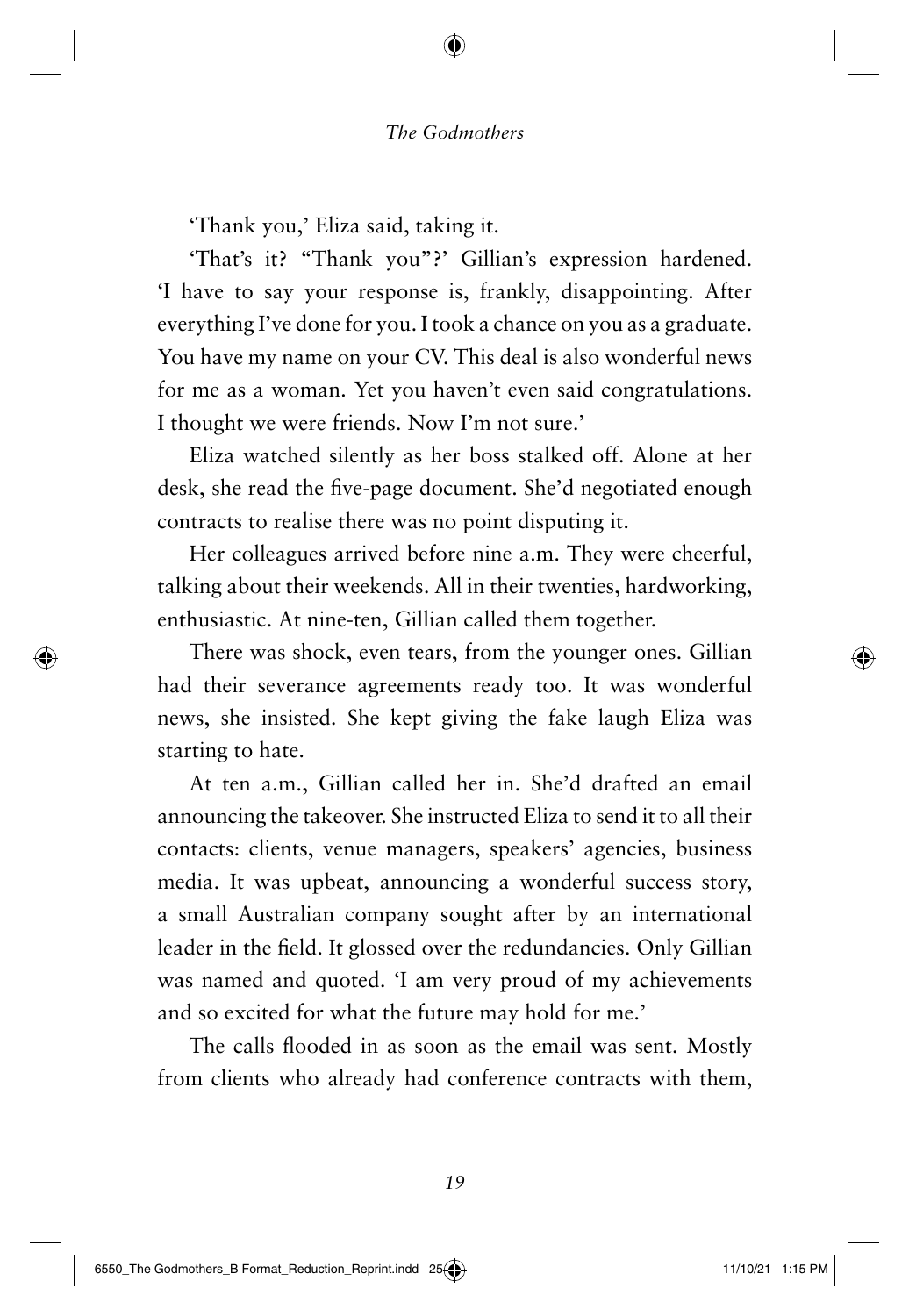⊕

concerned about their future. Eliza transferred them all to Gillian. Twice, Gillian called her in, crossly saying that surely Eliza could handle 'the minor ones'.

Eliza knew what she wanted to say. 'But it's you they want to speak to. It's your company. Your big news.' She didn't, of course. It wasn't her way. She preferred to stay quiet. Hide her feelings.

She left the office at six, one hour earlier than normal. Gillian had left at five, as usual. Eliza would have followed, but one of her younger colleagues came to her, upset, asking for help to update her CV. Afterwards, she gave Eliza a hug. 'You're the one we'll all miss. We hope she falls apart without you.'

The heat outside was still fierce, but Eliza barely noticed it on the walk to her apartment. In the foyer, she picked up her mail. Three advertising circulars and an envelope with her name typed on the front.

She opened it as she went up the stairs. There was a lift, but the hundreds of steps each day were her regular exercise. She stopped on the third landing, trying to take in the letter's contents.

#### *Dear Ms Miller,*

⇔

*I am writing to advise you that your landlord is returning from overseas and wishes to take occupancy of her apartment. As per your tenancy agreement, I'm henceforth giving you three months' notice to vacate. We would like to take this opportunity to thank you for your excellent tenancy over the past eight years.*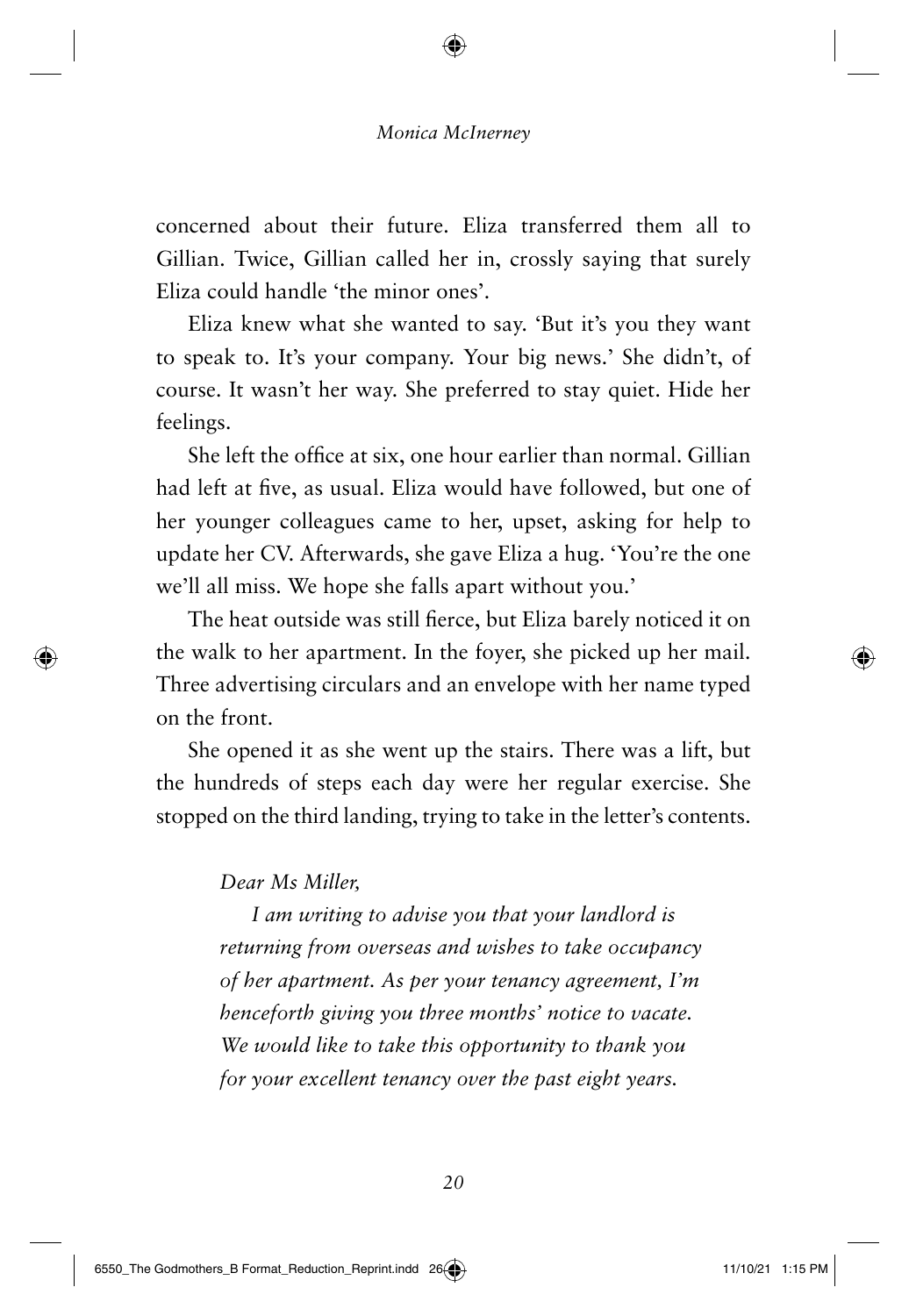⇔

Inside her apartment, she sat down on her sofa, still holding the letter. She could feel the sting of tears, but she did her best to blink them away. She stared out the window at the flurry of dark clouds now buffeting across the sky.

For the hundredth, perhaps the thousandth, time in her life, she thought it.

*I want my mum.*

*I want to talk to my mum.*

It wasn't possible.

 $\Leftrightarrow$ 

She needed to talk to someone. She took out her phone, going to her most frequent contacts.

Top of the list was Rose, but Eliza never liked to ring her at this time of day. After graduating, Rose had married her childhood sweetheart Harry and gone back to live in her home town of Colac, two hours west of Melbourne. She was now busy with their three young kids and their stock supplies business. Eliza had stayed with them often enough to picture the scene: a cacophony of background noise, the kids having baths, the table being set, piano practice, Harry in the kitchen making elaborate meals and lots of mess. Rose always preferred long leisurely phone conversations late at night, enjoyed over a glass of wine.

Eliza scrolled down to the next two names. They were in alphabetical order. Maxie and Olivia. She was calculating the time difference, trying to decide who to call first, when the landline phone rang beside her. The caller's name flashed up on the small screen.

*Olivia.*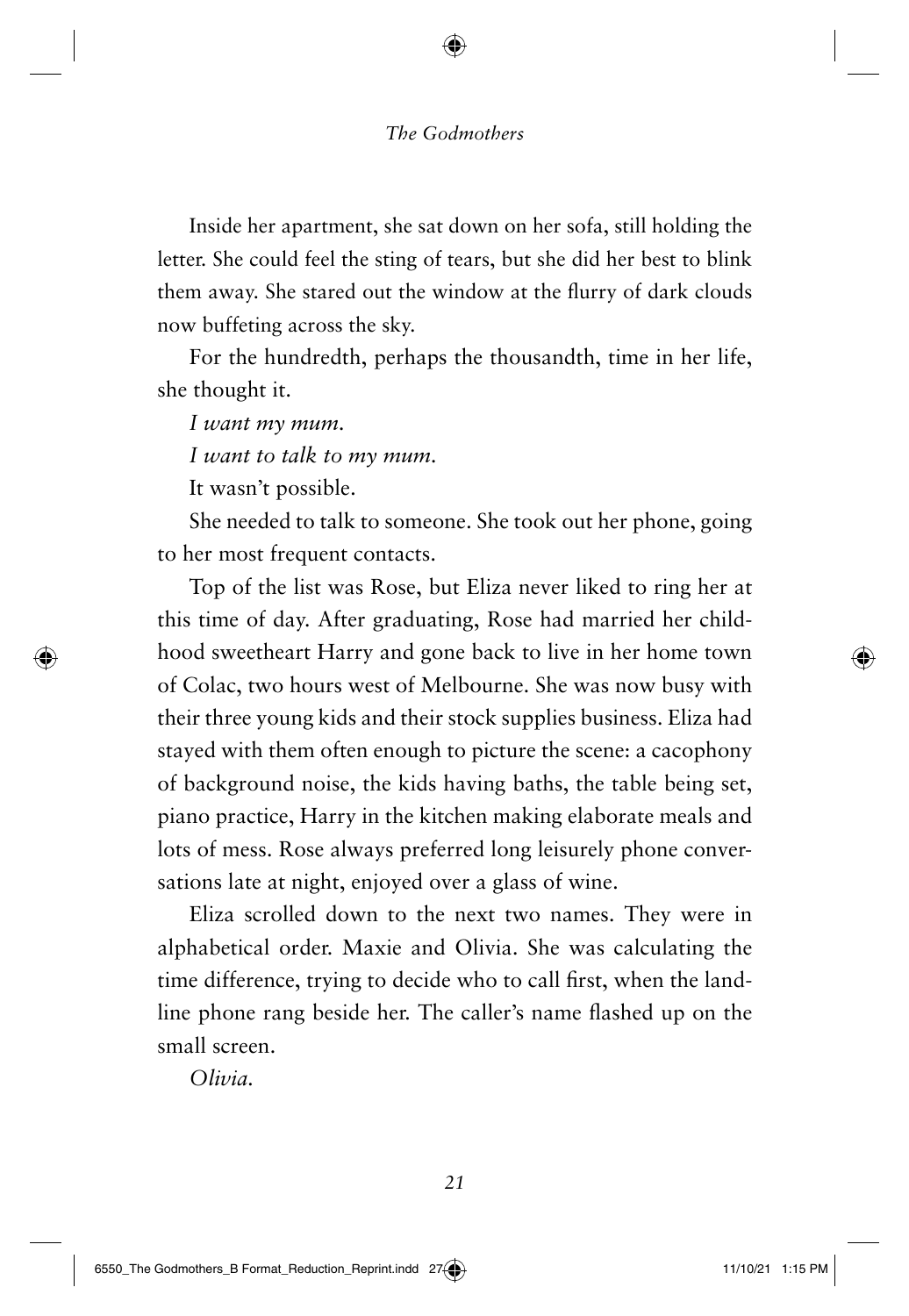◈

It happened so often. One of her godmothers there just when she needed them, in person or on the phone. On the day of Eliza's university graduation, Olivia had stood clapping and cheering when Eliza's name was called and she stepped onto the stage. Maxie sent a big bunch of flowers when Eliza emailed them about getting the job with Gillian. Olivia sent her a department store voucher to buy a 'work wardrobe'. Maxie surprised her with a visit on her twenty-first birthday, flying across the world to spend a long weekend with her. Olivia did the same for her thirtieth birthday.

Maxie had been the first to arrive at the hospital that night thirteen years ago, followed as quickly as possible by Olivia. The night Eliza had flown home after a wonderful holiday and —

No. She couldn't think of that now.

 $\Leftrightarrow$ 

She answered, forcing a smile into her voice. 'Olivia, hi!'

'Drat,' Olivia said. 'I wanted your voicemail. That's why I rang your home phone. Are you sick?'

'No, I finished early.' About to explain, she stopped. 'Why did you want to get my voicemail?'

'Because Maxie's dropped some bombshell news. I was in London with her on the weekend. She's sworn me to secrecy but I'm disobeying her. She and Hazel are getting married! Not just anywhere, either. In Gretna Green. They're practically eloping!'

Eliza had never heard Olivia sound so excited.

'I begged her to let me be one of their witnesses. Of course,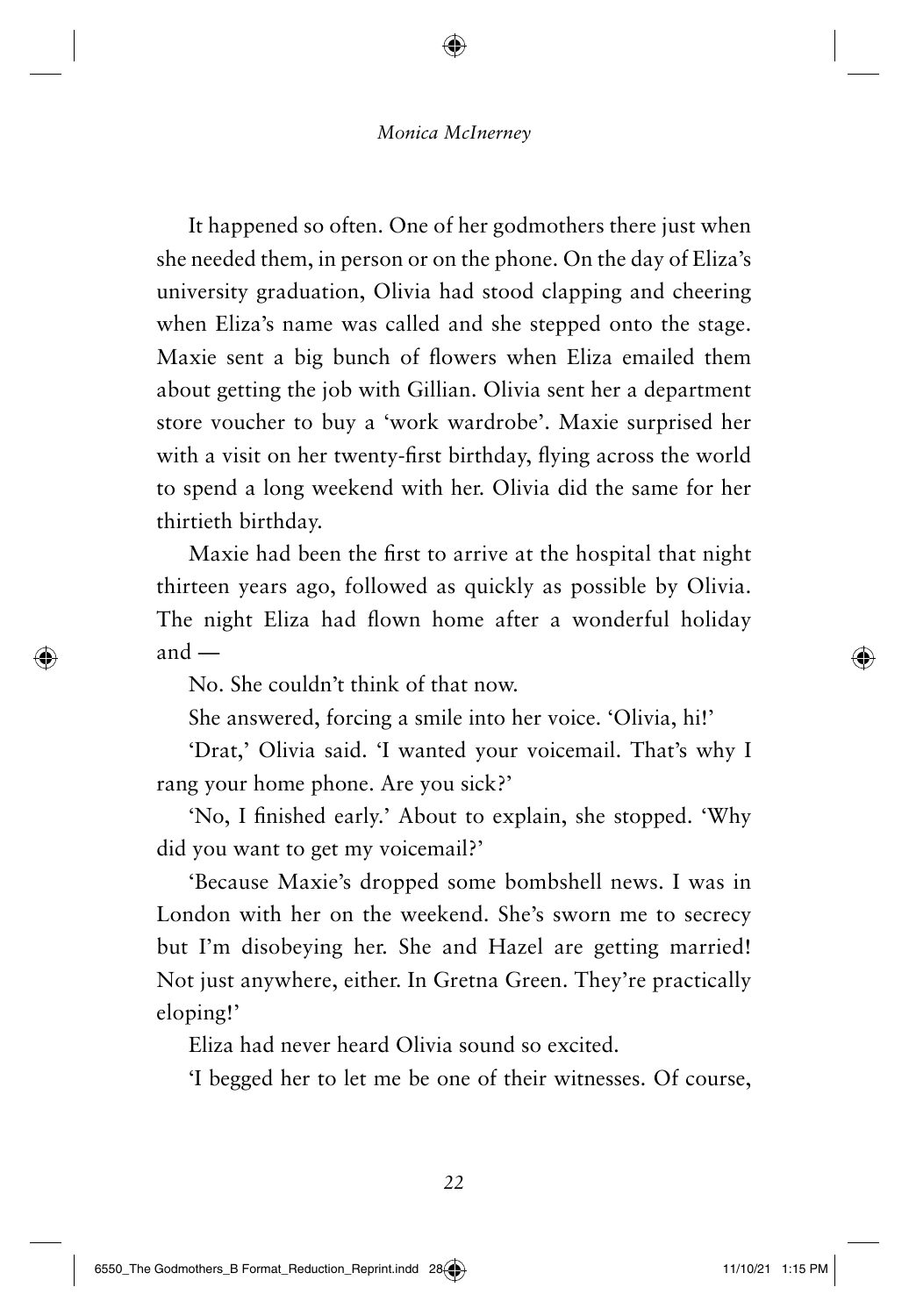◈

she said. Then this morning I had a brilliant idea to surprise Maxie. I'm ringing to make you an offer I hope you can't and won't refuse.'

'Olivia,  $I \rightarrow$ 

⇔

'Please, Eliza, at least listen before you say no. My plan was to leave a long message to give you time to think about it. And then I wanted you to ring me tomorrow and say yes.'

'Where are you? Still at Maxie's?'

'No, back in Edinburgh,' Olivia said. 'I got the sleeper train last night. Except I didn't sleep. I was too busy coming up with my ingenious plan. Are you sitting comfortably?'

At first, Eliza listened closely. Out of habit, she even took notes. Then, as her godmother kept talking, she put down her pen and gazed around her apartment, noticing every detail as if for the first time.

She'd lived here for eight years but had barely made her mark on it. She had few belongings. In the bedroom was a tidy rack of clothes. In the living room, her books and a box of painting materials. On a shelf, the tall green vase and three coloured bowls her mother had loved. There was a postcard of her mother's favourite painting on the fridge. On the wall, the framed enlarged photograph of her eleven-year-old self with her mum and godmothers, taken after the school concert. Everything else – the furniture, crockery, even the cutlery – belonged to her landlord.

Her entire home life could be dismantled in less than an hour if she wanted. As quickly as her work life had collapsed today.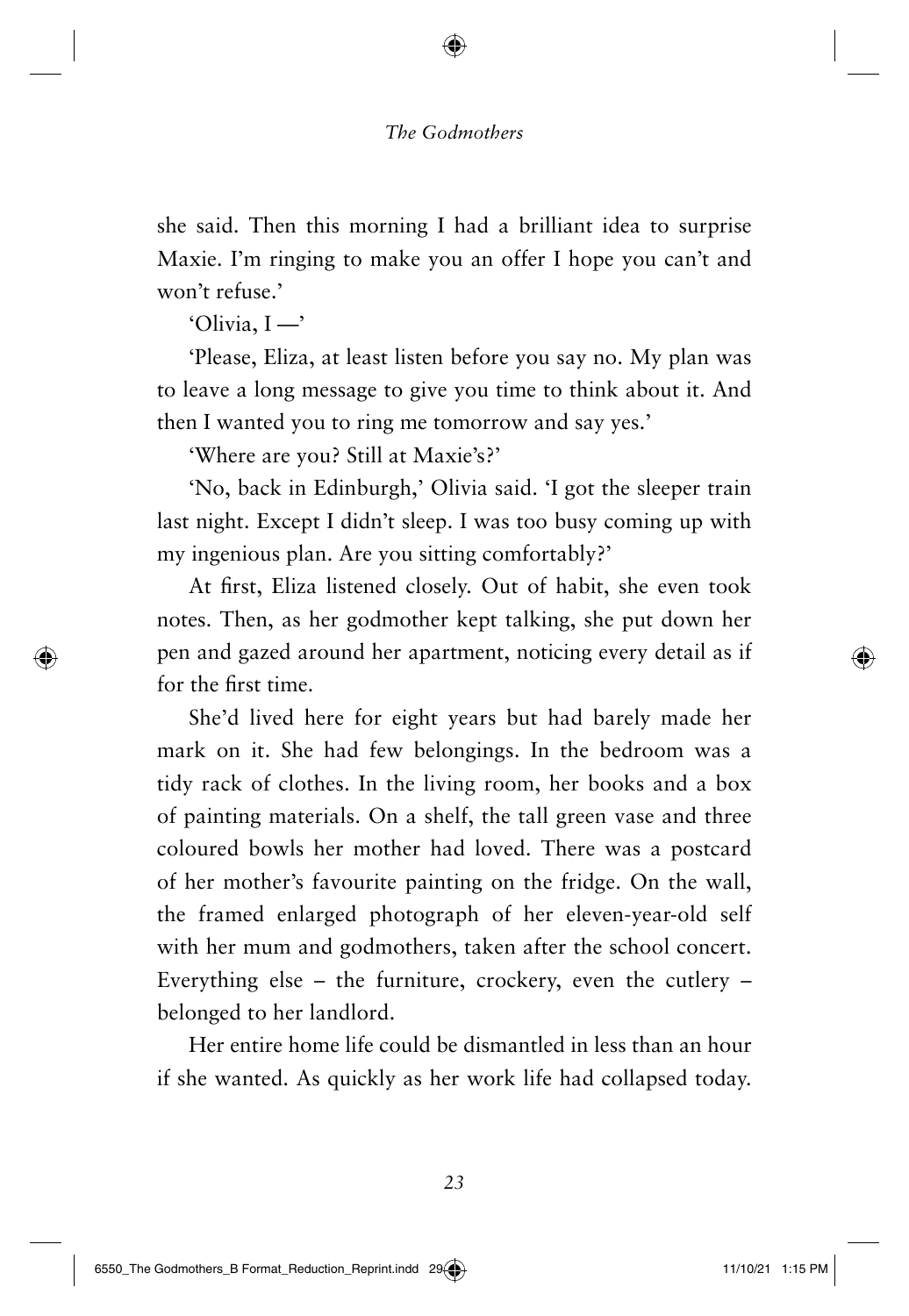◈

*'I'm doing you a favour, if you ask me. Let's face facts – you're stuck in a rut.'*

Olivia was still talking. 'I'm not putting pressure on you, Eliza, though of course that's exactly what I'm doing. Please think about it. I know it's short notice. And yes, of course I know how you feel about flying. But we'll deal with that, even if it takes a wheelbarrow of drugs. I know you'll say you're too busy at work, but you're owed weeks of holidays. I also know Gillian still pays you a pittance, so I'll cover your costs. Let's call it an extra thirtieth birthday present. An early fortieth present. Please say yes. It would make Maxie's day. Mine too. The three of us haven't been in the same place together  $for -$ 

'Yes,' Eliza said.

There was a brief silence. 'What did you say?'

'Yes. Thank you.'

'Just like that?'

'Yes.'

 $\Leftrightarrow$ 

'Without any excuses about busy schedules, or Gillian's demands, or needing to be in Melbourne to make sure there's a glass of water for the keynote speaker at a conference in three months' time?'

Once, Eliza might have taken offence. Today, she almost laughed. 'None.'

There was a pause. 'Eliza, have you started drinking?' 'No.'

'Let me get this straight. I've asked you out of the blue to do